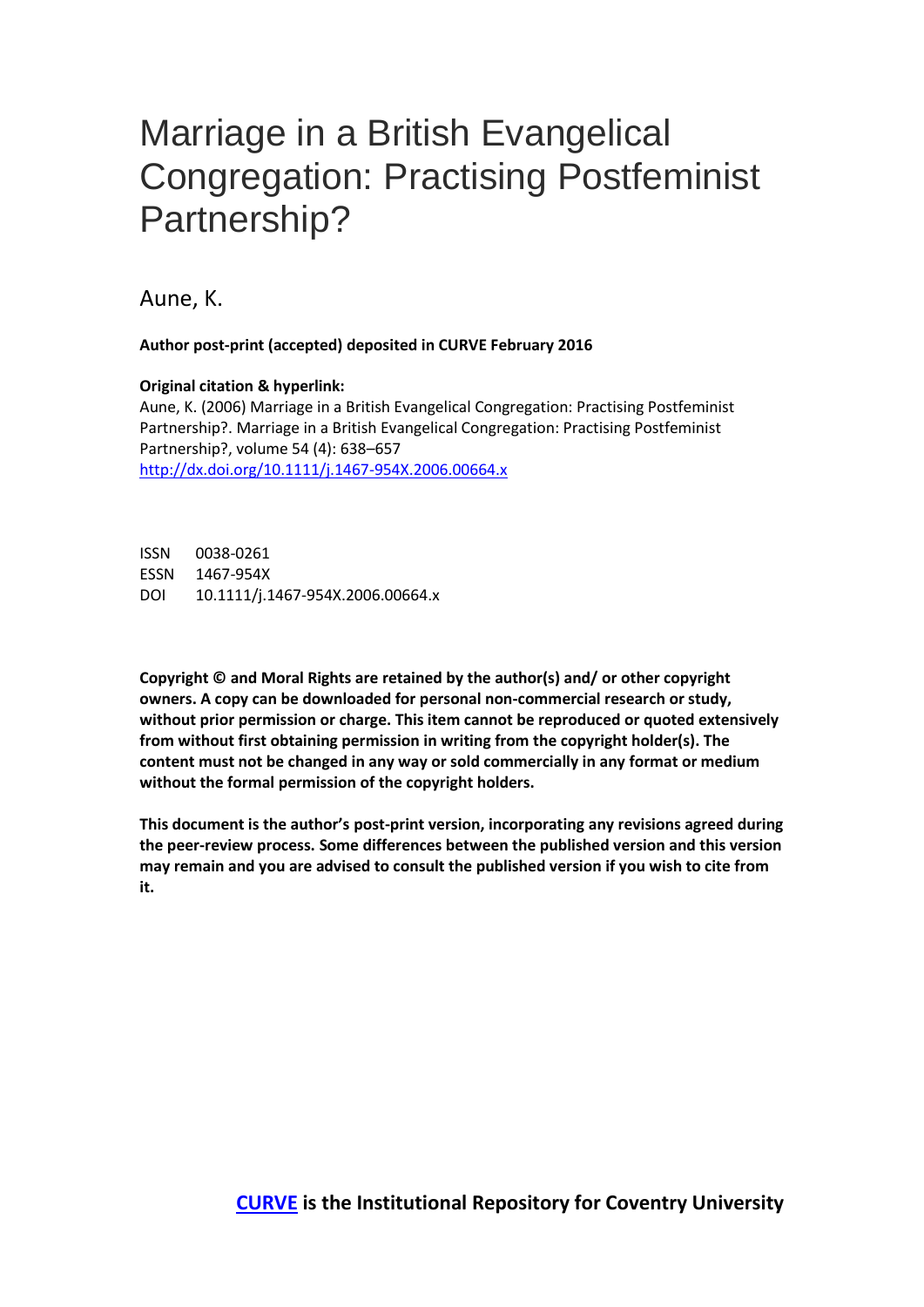# **Marriage in a British Evangelical Congregation: Practising Postfeminist Partnership?**

**Aune, K.**

**Published PDF deposited in [Curve](http://curve.coventry.ac.uk/open) February 2015**

#### **Original citation:**

Aune, K. (2006) Marriage in a British Evangelical Congregation: Practising Postfeminist Partnership?. Marriage in a British Evangelical Congregation: Practising Postfeminist Partnership?, volume 54 (4): 638–657

#### **[http://doi.org/10.1111/j.1467-954X.2006.00664.x](http://doi.org/10.18352/rg.10122)**

**Wiley** 

**Copyright © and Moral Rights are retained by the author(s) and/ or other copyright owners. A copy can be downloaded for personal non-commercial research or study, without prior permission or charge. This item cannot be reproduced or quoted extensively from without first obtaining permission in writing from the copyright holder(s). The content must not be changed in any way or sold commercially in any format or medium without the formal permission of the copyright holders**.

## **CURVE is the Institutional Repository for Coventry University**

<http://curve.coventry.ac.uk/open>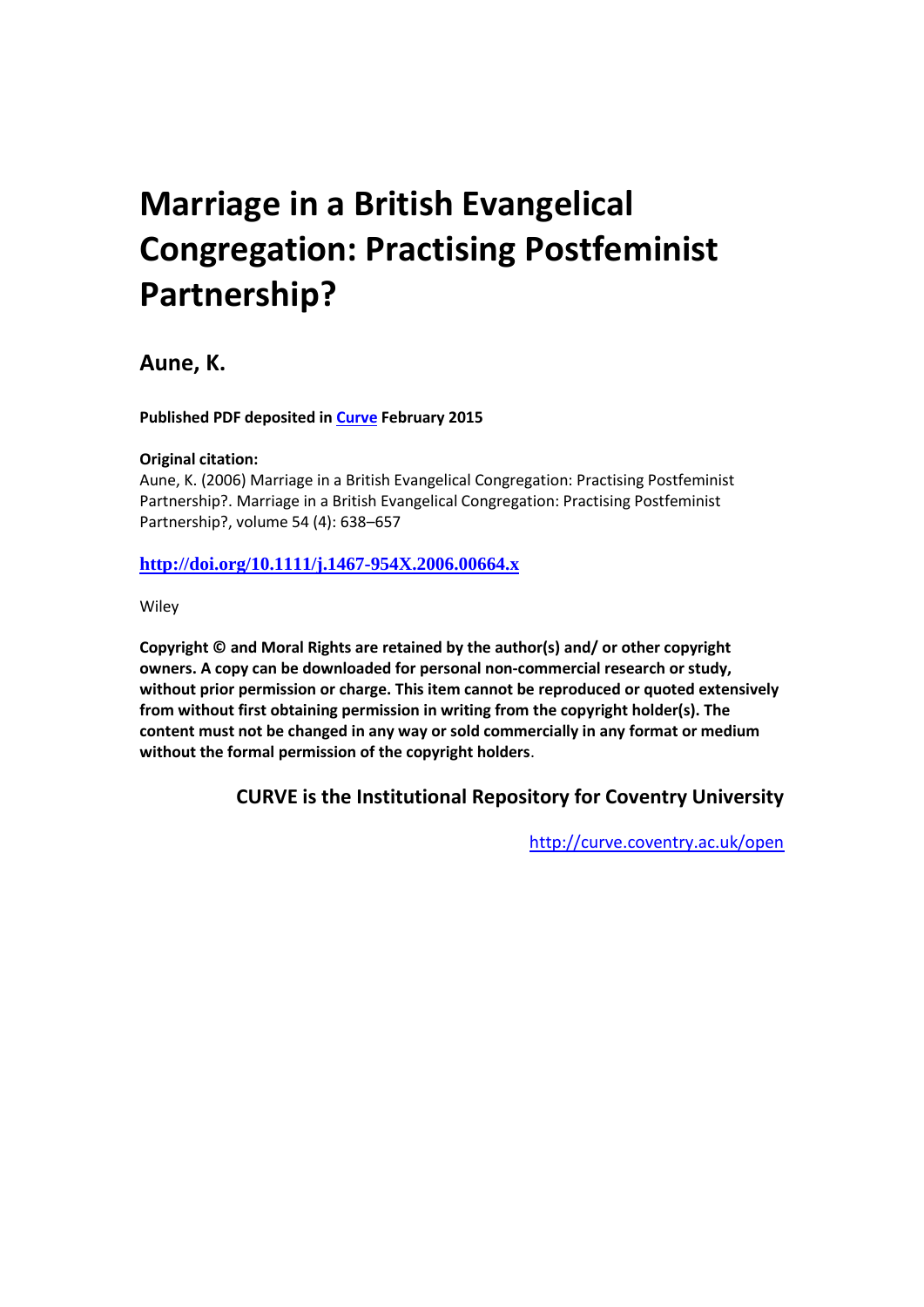## **Marriage in a British Evangelical Congregation: Practising Postfeminist Partnership?**

## **Abstract**

This article explores understandings and practices of marriage in a congregation from the growing British evangelical Christian movement New Frontiers International (NFI). It investigates how those who subscribe to evangelical religion interact with the gendered ideas and behaviour of the more 'secular' society they inhabit. The data for this research are drawn from participant observation and interviews with members of the congregation. These are situated in the context of the official discourse of NFI and of contemporary debates about the move to 'individualized' partnership. It is argued that though these evangelicals claim to shape their marriages according to 'biblical' patterns, they in fact reflect the partnership practices of their less religious peers. Building on work by Stacey and McRobbie, patterns of marriage and heterosexual partnership in contemporary Britain are conceptualized as 'postfeminist'; the article locates within this framework NFI's declared – and undeclared – marriage practices. It finds that while they are somewhat more conservative than their 'secular' peers, NFI evangelicals are indeed practising postfeminist partnership. Observations are also offered on the impact of religion on people's ability to live out individualized partnerships.

## **Introduction**

.

This article is concerned with the marriage and partnership practices of evangelical Christians, a group that has shown surprising resilience in the face of declining church attendance in the UK. While churchgoing in general fell 22% between 1989 and 1998, evangelical church attendance declined by only 3%. As a percentage of all church attendees, evangelicals increased their share in this period from 30% to 37%; they now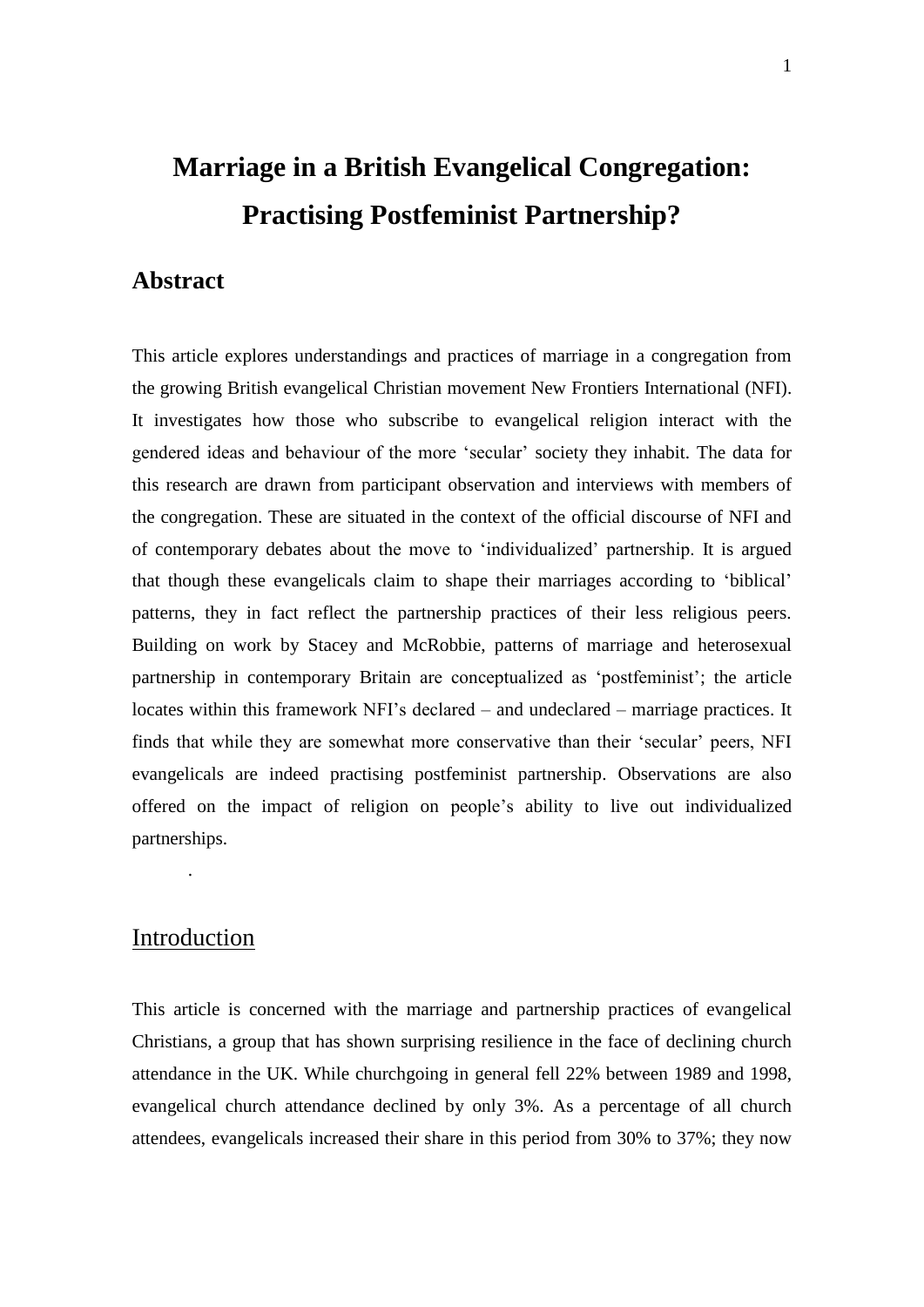constitute the largest theological grouping among churchgoers (Brierley 2000: 51-52). In recent years evangelicals have attracted more attention in relation to homosexuality than to their gender or family practices (Bates 2004), and the relation between evangelicals' gender practices and those of contemporary Britain has been neglected as a focus of study. And while a sizeable literature documents changes in partnership and marriage, most notably the (debated) move to 'individualized' partnership, how far religion may impact individualizing possibilities for partnership has not been considered either. Based on qualitative research among British evangelicals, this article tackles the first question; it also makes some preliminary observations concerning the second. Principally, it asks: in relation to marriage and partnership, how do those who subscribe to evangelical religion interact with the gendered ideas and behaviour of the more 'secular' environments they inhabit? Some passing observations are also offered on the impact of religion on people's abilities to live out individualized partnerships.

The individualized partnership thesis that has arisen alongside theories of 'reflexive modernization' (Beck et al. 1994) is disputed in regards to gender. Taking this on board I adopt a framework of understanding contemporary marriage and partnership transformations based around the notion that we live in a 'postfeminist' society in which feminism is both embraced and rejected and partnerships are both newly egalitarian *and* structured according to an older gender order.

In the last two decades research on contemporary evangelicals and gender has increased in the US, with key qualitative studies describing evangelicals' gendered interactions. Such studies give primary attention to marriage and family life. Marriage and family, many argue, are central to evangelical identity. They signify social order; they socialise children. Through them evangelicals assert a distinctive religious identity amongst and against multiplying family and relational arrangements. Evangelicals, assert some researchers, hold fast to an ideal of heterosexual gender complementarity, positioning men as leaders in marriage and women as subservient and exalting this pattern as the biblical blueprint for all times and cultures. Various historical studies (Bendroth 1993; DeBerg 1990; Davidoff & Hall 1987) have argued this. More sociological research has also, at least partly, made this claim (Ammerman 1987; Brasher 1998; Griffith 1997; Bartkowski 2001; Gallagher 2003).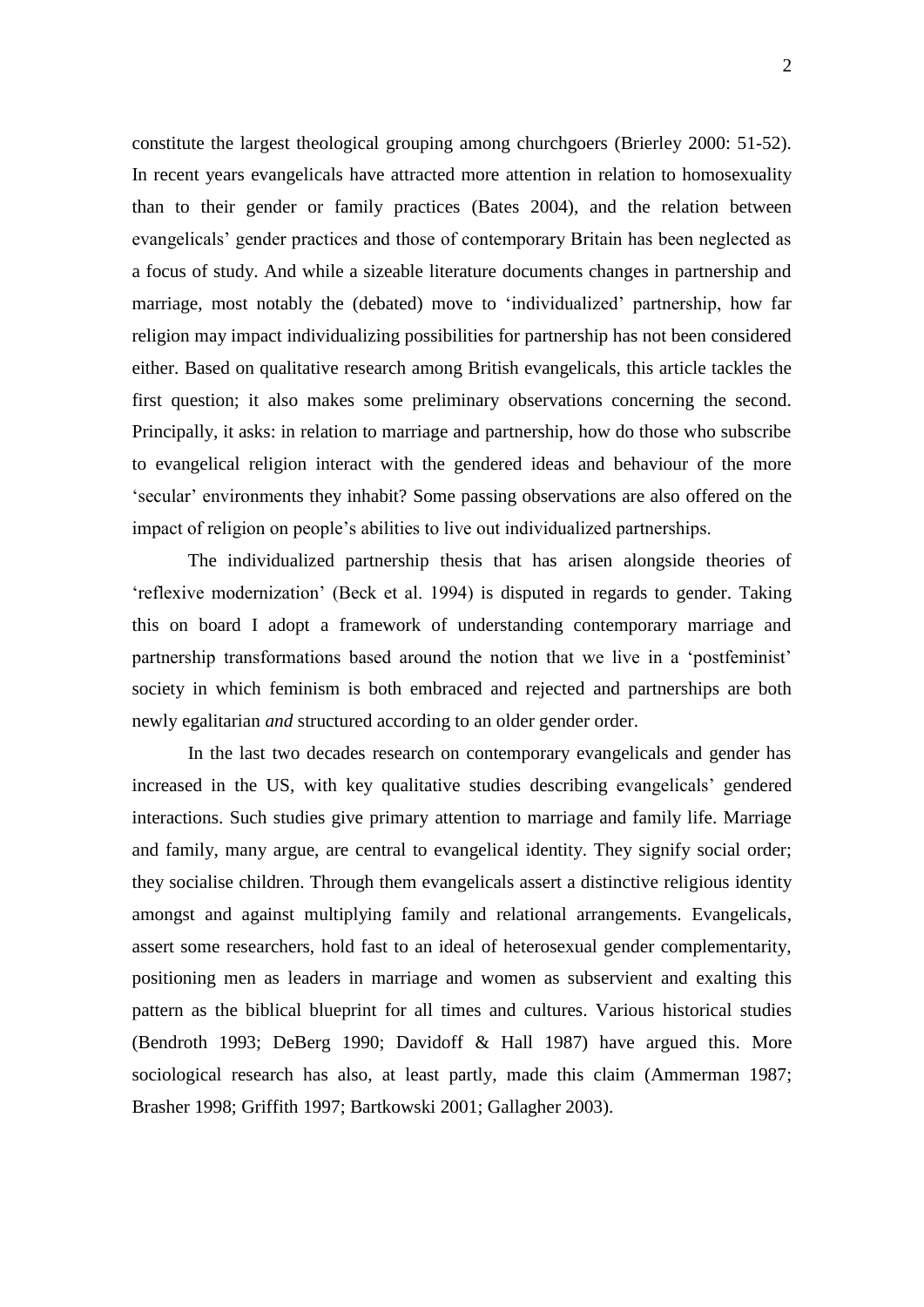But this is not the whole story. As marriage has declined in the west evangelicals have not only tried to assert it more vociferously to protect it from the perceived ravages of egalitarian modernity, but they have also adapted – if you like 'secularized' – their marriages in ways that align them with those of their non-religious counterparts. Secular and feminist reforms have permeated evangelicalism, and evangelicals are embracing conservative and egalitarian ideas and practices, sometimes simultaneously (Bartkowski 2001; Brasher 1998; Stacey 1998). Gallagher (2003) has further contended that evangelicals' more egalitarian practices are not concessions to secular modernity but in fact represent one of two theological strands that have existed within it since conservative Protestantism's inception. 1 For her, evangelicalism is neither inherently conservative nor inherently egalitarian; evangelicals select their gendered beliefs and actions from the two 'cultural tool kits' – today represented by conservative evangelicalism and evangelical feminism – available to them.

Notwithstanding Gallagher's argument, I am convinced of the importance of the contemporary social (more than the historical theological) context in framing evangelicals' gendered lives, especially in Britain where evangelicals are fewer and less able to shield themselves from non-evangelicals. Evangelicals neither live in a vacuum nor interpret their biblical texts within one. Although they may claim their gender ideals derive directly from the Bible, these 'biblical' ideals are mediated through their cultural understandings.

Existing research on British evangelicals relates primarily to the position of women (Franks 2001; Baillie 2002; Porter 2002)<sup>2</sup> and addresses the somewhat reductive question of whether women are 'imprisoned or empowered' (Baillie 2002), rather than marriage and partnership. Filling this gap, this article arises from a research project on understandings and practices of gender in the growing British charismatic evangelical movement New Frontiers International (NFI) (described further below). Fifteen months participant observation from 2000 to 2001 of a NFI congregation I call Westside, $3$ interviews with twenty church members and analysis of NFI's wider public events and publications formed the subject of this research, which was conducted using a feminist grounded theoretical approach.

Westside was a small congregation, with only twenty-five members at the end of my fifteen-month fieldwork period. Participants were almost entirely white and middle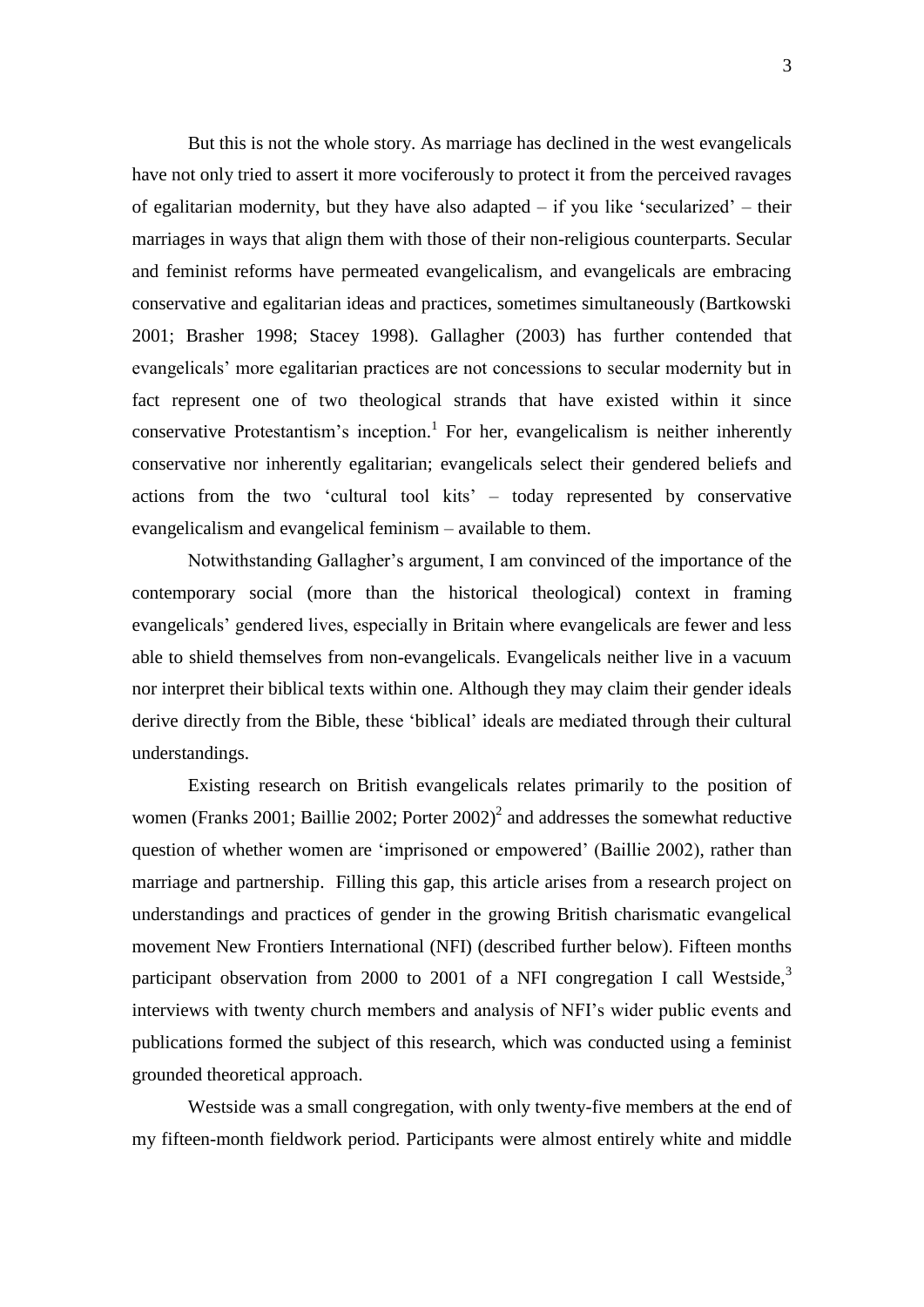class, predominantly female and in their twenties and early thirties. The congregation was selected for several reasons. The first was its proximity to my home; this enabled me to become more intimately involved in the life of the church (including its social events) than would have been possible had I had to travel further. When another NFI leader whose church I was visiting introduced me to Chris, Westside's leader, Chris was enthusiastic about my research and, before I had the chance to ask, invited me to study his church. Additionally, I judged the small size of the congregation to be an advantage because it was more manageable; it enabled most features of the church's life to be examined. Choosing a small church made possible closer interaction with its leaders than would have occurred within a larger congregation. Finally, selecting a small congregation enabled me to interview almost all the attendees and thus assess the full spectrum of attitudes and practices.

This article draws mostly on interviews with church members and on NFI's publications and audiotaped sermons. I include some material from participant observation at church meetings and social events, but since I did not physically reside with those I was doing research among, opportunities to observe the more private aspects of partnership were rare. As Daly and Dienhart (1998) remark, the continued notion of family as a private space makes conducting ethnographic family research difficult. Additionally, my single, childless status hindered my ability to communicate on the basis of shared experience with Westside members who were married and had children.

## Defining postfeminism

Since the demise of a visible feminist movement in Britain, the rise of postindustrial reflexive modernity and the deconstruction of the subject of feminism 'postfeminism' has moved to prominence within feminist and poststructuralist theory. Theorised in a variety of interlinking ways, postfeminism is best used, I believe, to discuss the contemporary tension in gender relations. Building on work by Judith Stacey and Angela McRobbie (see below), among others (Sonnet 1999; Lotz 2001; Projansky 2001; Moseley & Read 2002), this article employs postfeminism as a framing concept to describe contemporary British gender ideas and practices. Stacey and McRobbie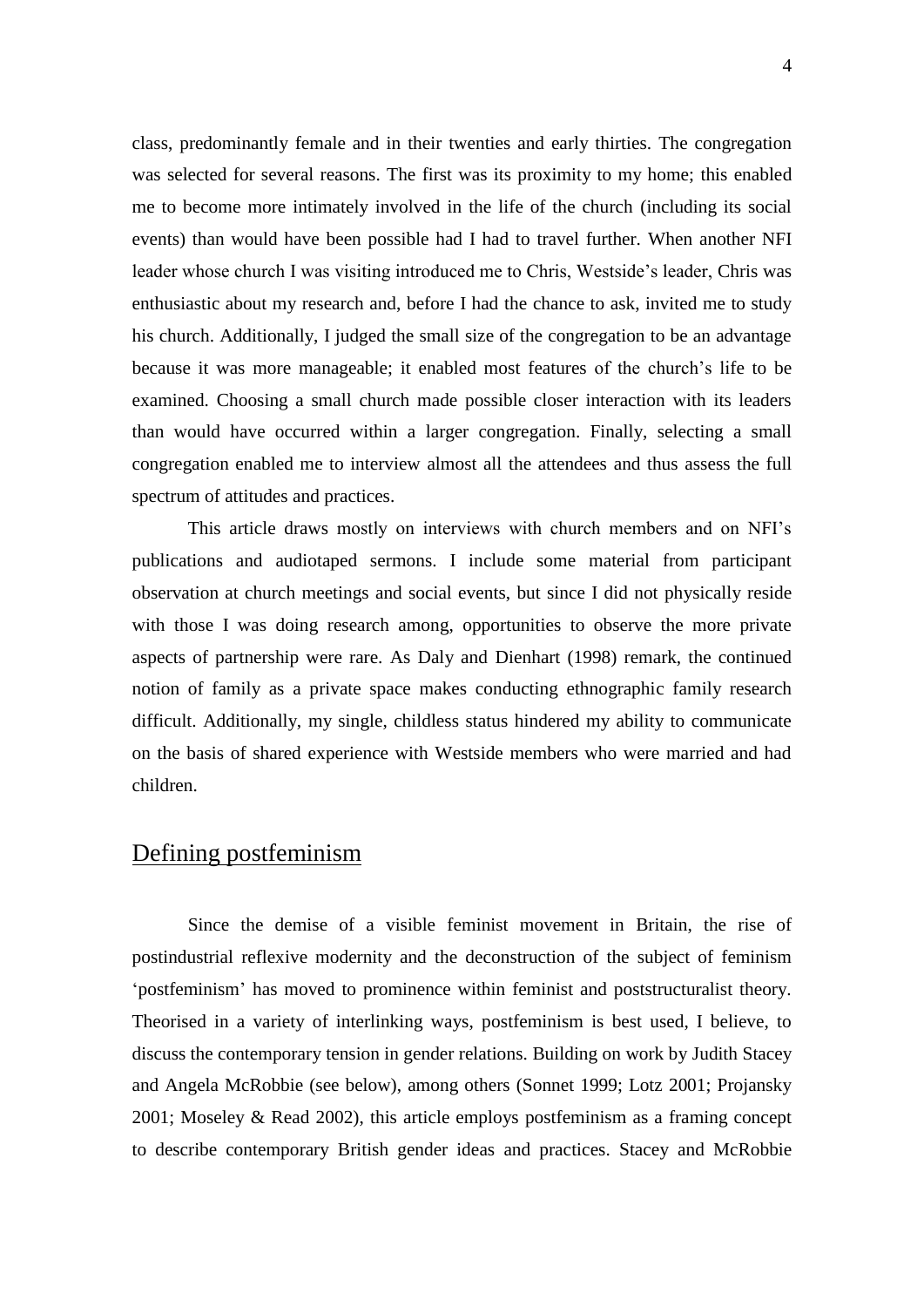conceptualize postfeminism as the simultaneous avowal of feminist ideals and nostalgia for the modern (non-feminist) gender order that is accompanying postindustrialization. Stacey places more emphasis on postfeminism as the material outcome of postindustrialization, while McRobbie is more concerned with ideas and beliefs within the cultural sphere. Like them, I use 'postfeminism' to signify gender practices that have come after feminism and refer back to it in both endorsement and rejection. Postfeminist manifestations of gender display a tension between, on one side, separate spheres, traditionalist, gender-differentiated notions that originated at modernity and were stressed from the late 1970s in the UK as part of a New Right backlash against feminism. The other side of the postfeminist tension represents feminist and egalitarian notions of gender. Late modernity exhibits this postfeminist combination.

Ethnographic research on among evangelicals was the starting point for one of the most influential formulations of postfeminism, Judith Stacey's (1987, 1998; Rosenfelt & Stacey 1987; Stacey & Gerard 1990). Stacey first encountered what she called postfeminism during ethnographic fieldwork at an evangelical Christian mission in Silicon Valley, California in the mid 1980s. She was intrigued to meet women who had been involved with the 1960s and 1970s counter-cultural and women's movements and had subsequently converted to evangelicalism. While such conversions might engender rejection of feminist ideals, Stacey encountered a mix of conservative and feminist attitudes. The women felt their feminist commitments had failed them in their desire for happy, communicative marriages to sensitive men. Evangelicalism, however, succeeded in transforming their men's priorities, stressing male spiritual leadership alongside men's responsibility to nurture and support their wives emotionally. While the women felt feminism had not solved their problems, they nevertheless endorsed, and had gained from, many of its emphases. Stacey named this attitude postfeminist.

Stacey (1987) further contends that postfeminism parallels the transition to a postindustrial society and the 'unmaking' of separate spheres. As industrial societies provided the impetus for feminist movements, so postindustrial conditions pave the way for postfeminism. Postindustrialization involves 'the unmaking of a gender order rooted in the modern nuclear family system,' Stacey argues (1987: 8). She regards postfeminism as the amalgam of feminism (or feminist ideals depoliticised) and nostalgia for the nuclear family that has arisen amidst new forms of work, increasing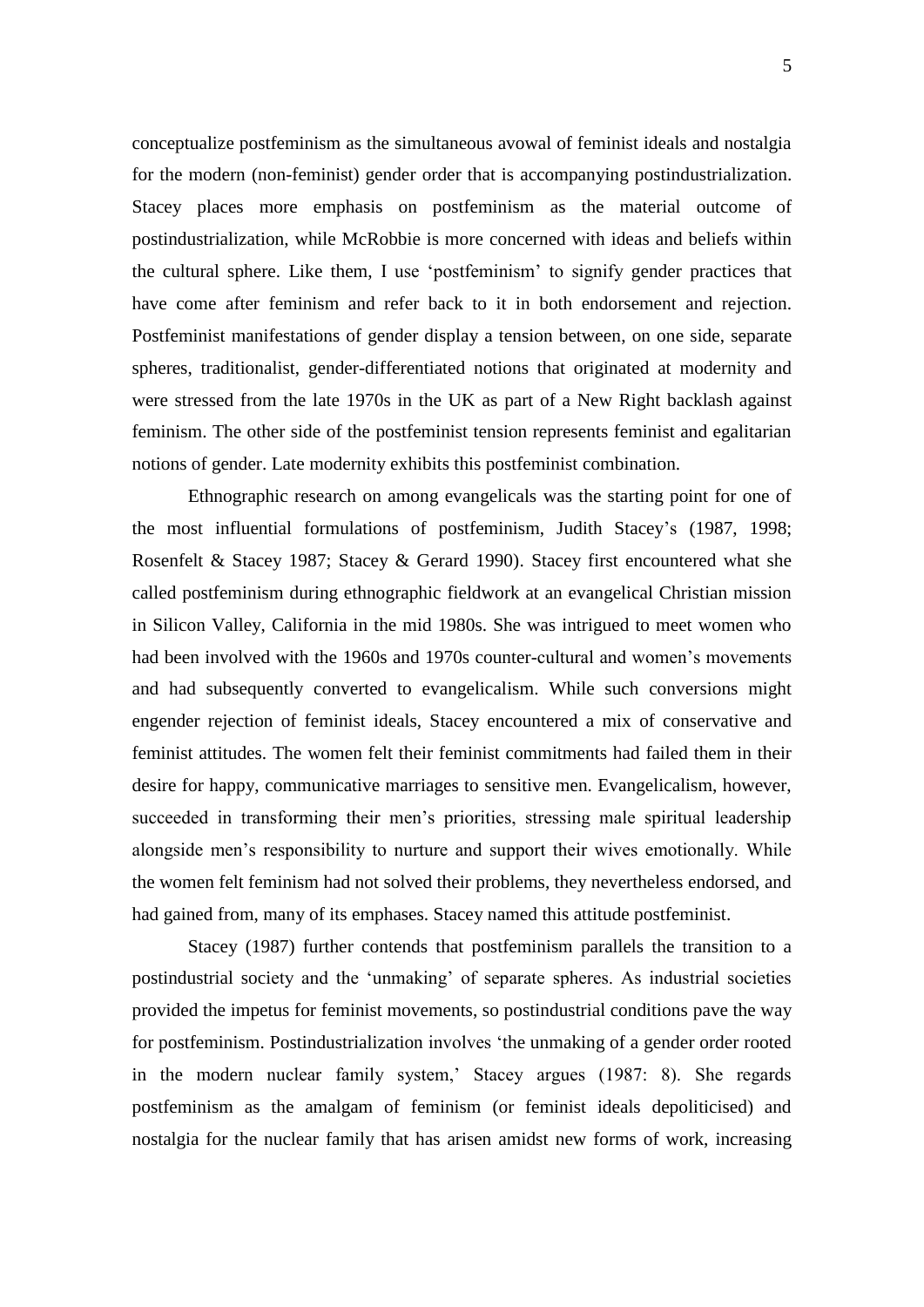instability in family life and the decline of separate spheres. As 'feminised' occupations (information-based and service industries) and flexible working patterns replace traditionally masculine full-time work like manufacturing, work is increasingly occupied by women *and* an arena for their exploitation as cheap and flexible labourers. Postfeminism exists in this new situation.

McRobbie (2004) is concerned with the current process of 'undoing' feminism that she calls postfeminist. More negative than Stacey in her assessment of the degree to which postfeminism includes continued support for feminism, McRobbie (2004: 255) argues that 'post-feminism positively draws on and invokes feminism as that which can be taken into account, to suggest that equality is achieved, in order to install a whole repertoire of new meanings which emphasise that it is no longer needed.' McRobbie (2002, 2003) situates postfeminism within the political context of New Labour, who take feminism into account, claiming to champion equality and diversity, yet reject it as a discourse. McRobbie (2003: 130) believes the contemporary situation represents a 'double entanglement' she calls 'postfeminist':

the co-existence of neo-liberal with liberal values in relation to families and sexuality, and the co-existence of feminism as that which is reviled or, as I would put it, 'almost hated', and feminism as a political force which has achieved the status of Gramscian common sense, something that is now 'taken into account.'

## Postfeminist partnership

With this in mind, what then constitute postfeminist marriage and couple relations? As Stacey (1987) argues, postfeminism involves the postindustrial 'unmaking' of the modern family order, the (at least partial) disintegration of the male breadwinner family. In the UK, marriage trends confirm the decline of this family form. In 1971 71% of men and 65% of women were married; in 2000 54% of men and 52% of women were. Since 1970-71, the number of first marriages has halved, and the average age at first marriage has risen by five years.<sup>4</sup> The reduced stigma and changes in divorce laws have made divorce easier and more frequent. Since the 1969 Divorce Reform Act divorce has more than tripled, though after a 1993 peak it declined somewhat. Greater acceptance of cohabitation has reduced the number of marriages. Household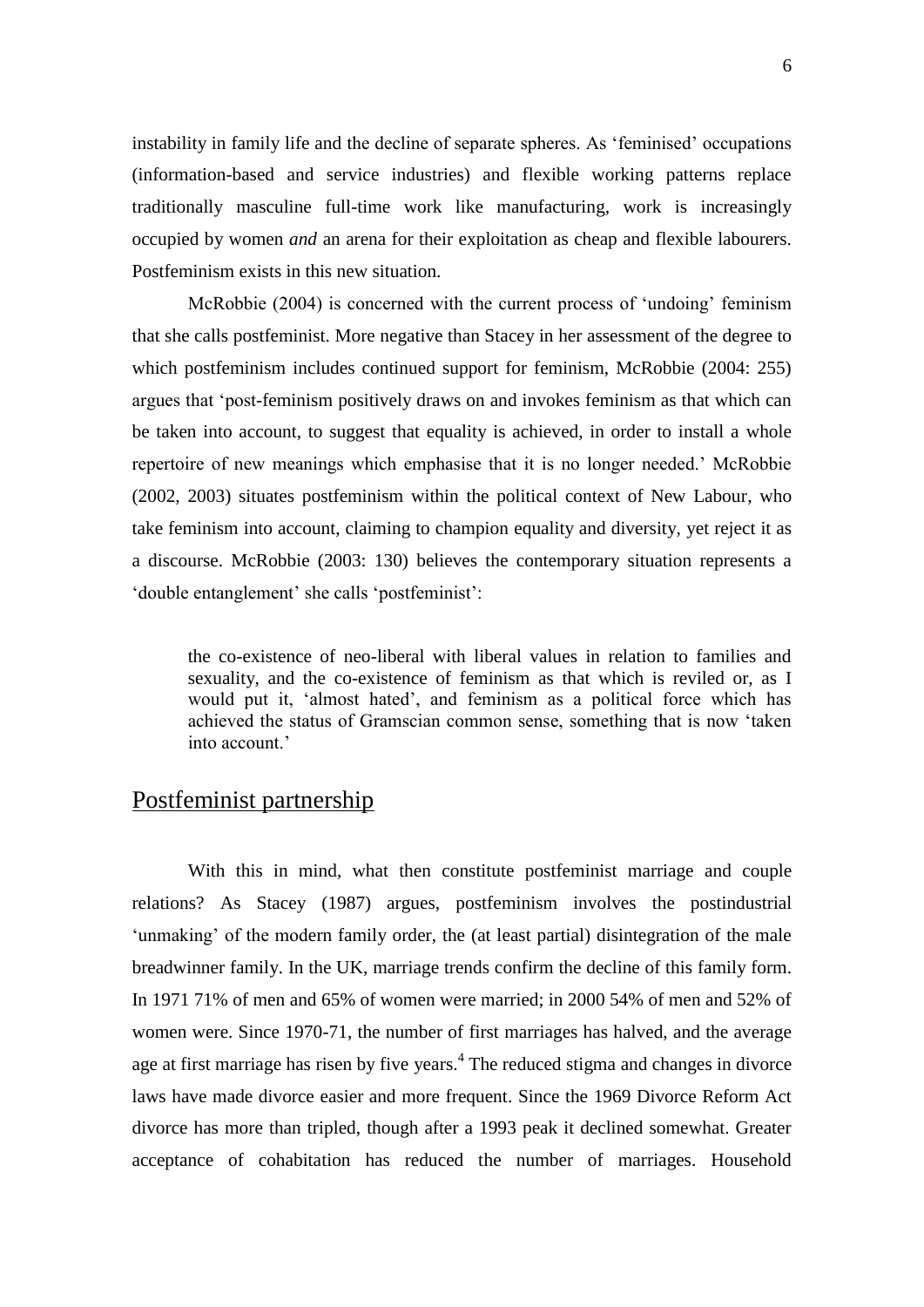7

composition is moving away from the nuclear family type. In 2002 only 29% of households contained a couple and their children (ONS 2003: 42-47). Marriage has become one among many 'postmodern' family forms (Stacey 1998) – cohabitation, serial monogamy, lone parenthood, step-parenthood, lesbian and gay relationships and the single-person household, among others; what is newly prominent in the family arena is heterogeneity (Coontz 2004).

Marriage itself has not only become more 'companionate', shifting from 'institution' to 'relationship,' but has also become individualized (Amato 2004; Cherlin 2004). In the early 1970s Young and Willmott (1973) described what they called the 'symmetrical family', a new, egalitarian partnership transforming family life. If this was the first major transition, the second was the individualization of marriage, the shift to a focus on self-development and personal choice (Cherlin 2004). As Cherlin (2004) argues, the symbolic significance of marriage remains high even though its gendered behavioural requirements have lessened as women's involvement in paid labour has increased in line with economic shifts towards dual-earner families (see also Coontz 1997: 51-75). Giddens (1992) depicts a 'pure relationship' of 'confluent love' in which partnerships are increasingly intimate and are entered for both partners' satisfaction; they incorporate 'plastic sexuality' concerned with pleasure rather than procreation and are unencumbered by older notions of duty, structure and gender-based roles. However, some criticise the pure relationship and individualization theories for ignoring the continued gender inequalities in heterosexual partnerships (Jamieson 1998, 1999).

Jamieson (1998) paints a contradictory picture of personal relationships in contemporary Britain. A discourse of relationships sustained by deep emotional sharing sits alongside 'moral right' notions that only marriages are 'proper' relationships and alongside an older discourse casting men as sexually driven. Kiernan (2004) has likewise identified a tension in both policy and lived experience in the context of Europe between promotion of older institutionalised marriage and newer forms of individualized partnership. Partnership is not completely or straightforwardly individualized. Less linear notions of family change may be needed (Smart & Shipman 2004). Preserving kinship ties and traditions also continue to motivate many from particular ethnic and religious groups (Smart & Shipman 2004). 'The' family is 'the new relationship of tension' (Beck-Gernsheim 2002: xi). Beck-Gernsheim believes the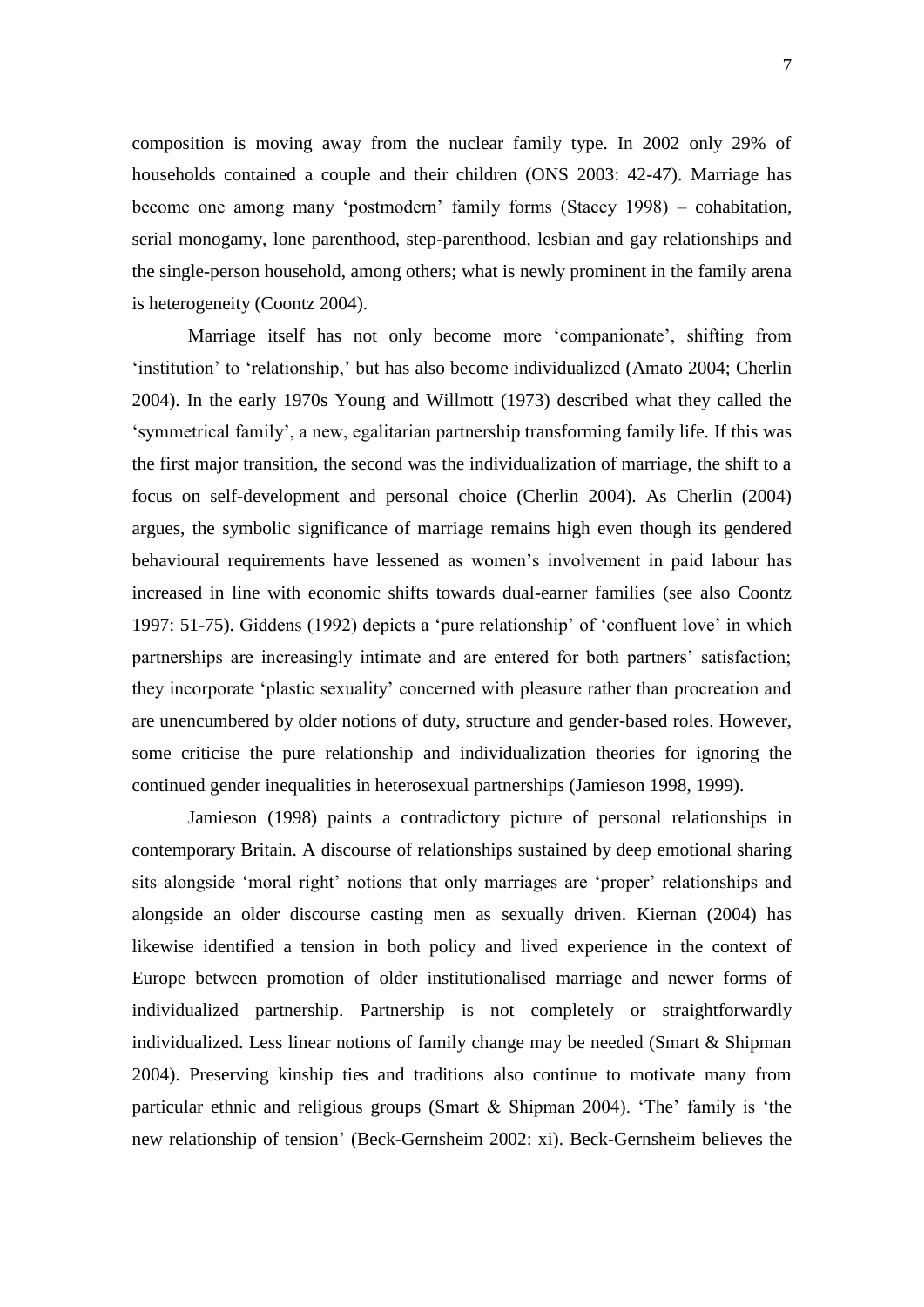family is facing a tension between an enduring rhetoric of 'family values' and the breakdown of gender-differentiated roles in an economic context that ties people to state institutions that increasingly address them as individuals, not families. We are caught between nostalgia for 'traditional' marriage and support of non-marital family forms. The resultant proliferating family forms constitute what Beck-Gernsheim (2002: 10) calls the 'post-familial family.' This 'post-familial' family is in my terms postfeminist because it combines 'separate spheres' and feminist versions in a context influenced by processes of reflexive modernization which reduce the dominance of the 'old' nineteenth-century gender patterns, though do not erase them.

## Introducing NFI

While evangelicalism in Britain is in (very minor) decline, some evangelical movements are growing. Since the 1970s the charismatic evangelical churches formerly known collectively as the House Church or Restorationist movement, now called New Churches (Walker 2002), have been heralded Protestantism's success story (Walker 1998; Cotton 1995). Although New Church growth slowed from the mid 1980s (Walker 1998: 301-372), one of its networks, New Frontiers International (NFI), has continued growing. With 28,000 members in over 200 churches in the UK, NFI is the largest surviving New Church network.

The New Church movement began in the 1970s as small groups meeting in homes and grew rapidly through the 1980s. Its theological roots lie in the nineteenthcentury Brethren movement and Catholic Apostolic Church, and in twentieth-century Classical Pentecostalism. Like earlier Pentecostalists, NFI consider being 'born again' essential and practise believers' baptism in water and 'of the Holy Spirit' and spiritual gifts such as tongues-speaking, a feature they share with the charismatic movement.

Three features distinguish them from their Pentecostal forerunners. First, they believe denominations should not exist and should be replaced by the Church or 'kingdom', in which life is lived in obedience to God's order and rules. The second feature is their ecclesiology. They aim to 'restore the church' to what they perceive as the New Testament pattern for church life. This led Walker to name them 'Restorationists.' Their literal interpretation of the Bible shares similarities with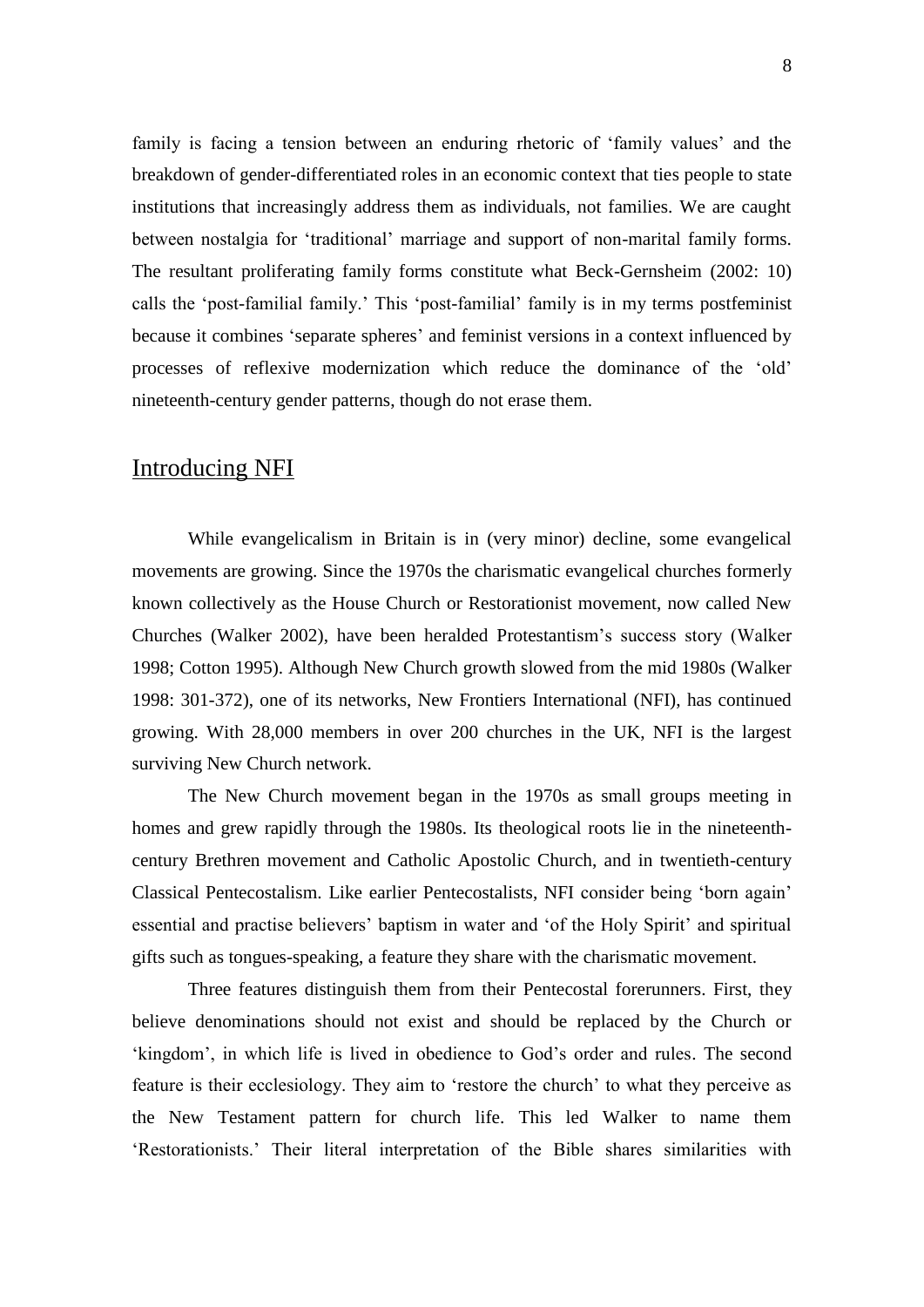fundamentalism. In their leadership structure men known as apostles, around whom house churches gathered, oversee networks of churches, which are led by elders. The third is the (often criticised) doctrine of discipleship or 'shepherding', in which Christians submit themselves to leaders' guidance and authority (Walker 1998).

Wider study of the construction of gender in NFI demonstrates that NFI display a conservative version of attitudes and practices of gender that are common in contemporary Britain. Despite their claim to derive their gender beliefs and actions from the Bible they in fact reflect very strongly the ideas of non- or less religious British society. They interpret the Bible through the gendered lenses of their culture, holding particularly to that culture's most conservative aspects and rejecting most that are overtly feminist. Elsewhere (Aune 2004), I argue that NFI are postfeminist, but that, partly because NFI emerged in the 1970s in explicit opposition to second-wave feminism, they are particularly aligned with the conservative, backlash aspect of postfeminism.

## Postfeminist marriage in NFI

What is the relationship between NFI's marriage practices and those of postfeminist Britain? In order to answer this question, public NFI discourse and the local congregational setting will be examined.

### Marriage in public NFI discourse

In public NFI discourse nineteenth-century 'separate spheres' views of husbands as household heads and wives as submissive helpers abound. Books, articles and sermons by Terry Virgo, founder and leader of NFI, and his wife Wendy, now in their sixties, put forward the view that British society is crumbling because 'the family' has collapsed. The Virgos call for a restoration of the 'God-given order' of male-headed households, compliant wives and obedient children and argue that this is 'an expression of God's kingdom' (T. Virgo 1985: 78-80). Marital equality is notionally present in their portrayals, and Terry Virgo stresses that 'a loving and mutually respectful attitude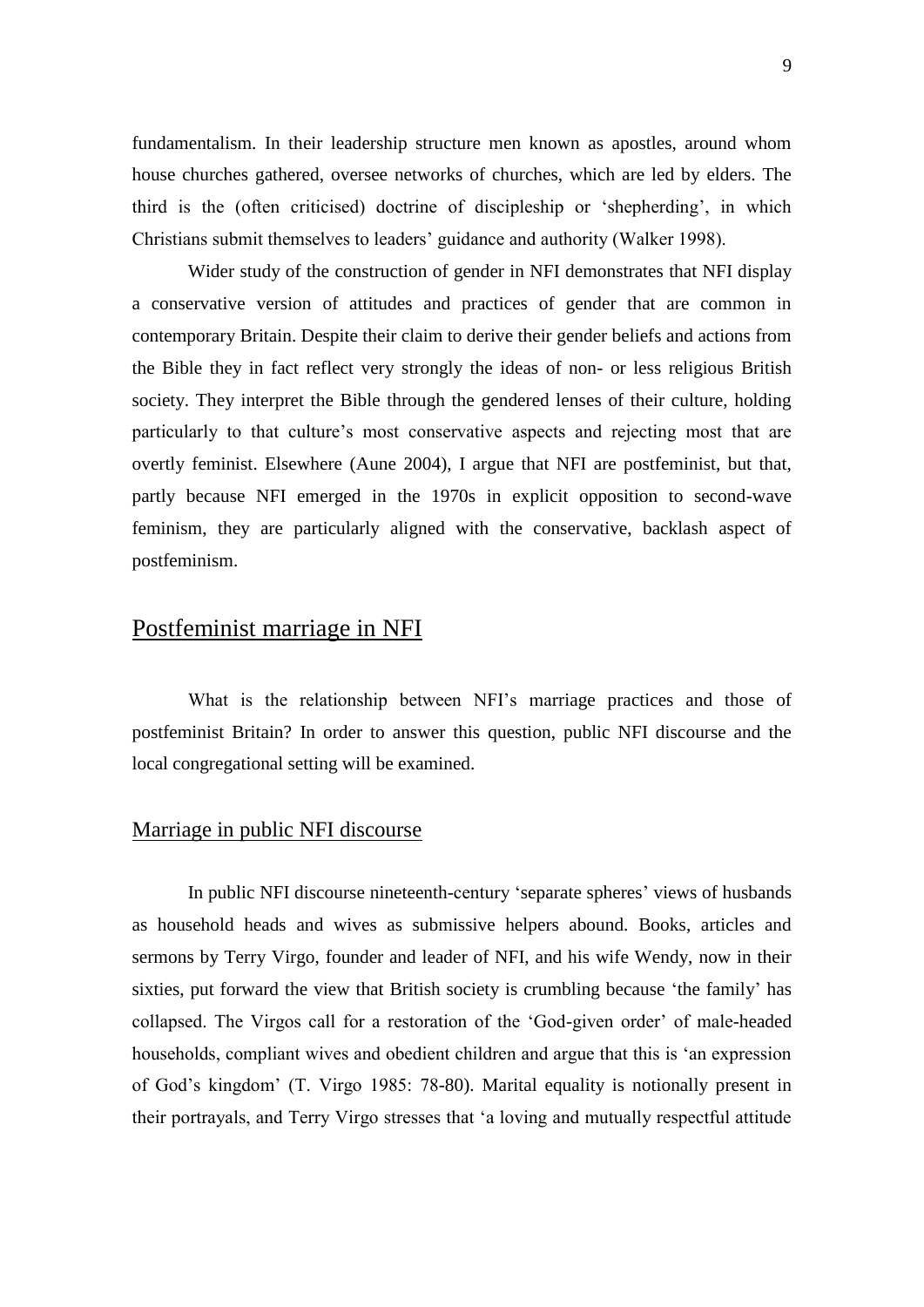between husband and wife is the key to good family life', but men's authority is emphasised more.

In another book Virgo discusses 'principles of the kingdom of God' which, he says, 'provide answers to all nations' needs.' For example:

[God] has taught us that security and peace are the results of a marriage where a wife honours and recognizes her husband's headship and where the husband unselfishly loves and honours his wife. This generation has been duped by cries of 'Liberation for women!' only to find itself more entangled and confused than before. (T. Virgo 1987: 59)

In a 1998 talk Wendy Virgo advocates male authority ('headship') and female submission:

I don't go back to the Victorian age because I am applying the principle of male headship. I go back to creation and it's a long way and I'm proud of that. There's stability that comes, there's that sense of inheritance. I am part of a chain that goes from creation right up to the end, till we get to glory and there's a new heaven and a new earth, and I am perpetuating something that God started and God is continuing and God will finish. And so male headship is not something to avoid in my view, or something to avoid and be frightened of; it's something to declare and stand in with dignity and pride. I am part of a creation ordinance that God has declared and I am happy to embrace it and tuck under it. And I am happy to embrace and tuck under my particular covering [a reference to her husband], in case you were wondering [laughs].

Here she evokes the Genesis 2 creation story as the foundation for marital gender differentiation. She denies Victorian influence, yet her application of the term 'covering' dovetails with the Victorian legal view of marriage as an institution in which wives become subsumed under their husbands' 'cover' (authority and protection) (Perkin 1989: 2).

'Headship', a word so little used in the context of marriage that this connotation does not appear in the *Oxford English Dictionary*, is more or less peculiar to evangelicalism. Within evangelicalism it is the crucial doctrine governing gender relations (Ingersoll 2001) and an intriguing example of what Storkey calls 'build[ing] a theology on a metaphor' (Storkey & Hebblethwaite 1999: 143), creating a doctrine out of a term which is absent from the Bible evangelicals claim as their source of authority.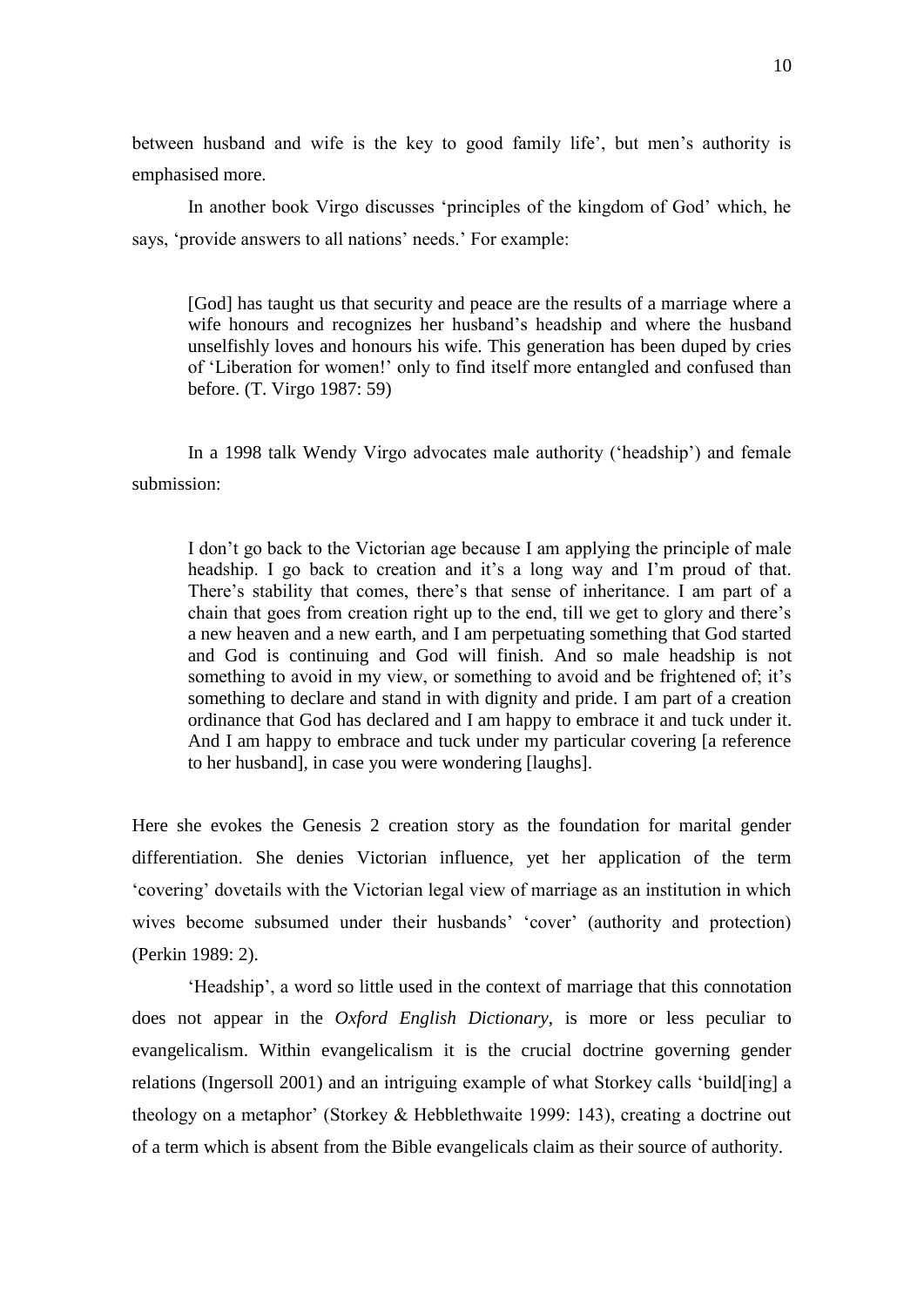Ingersoll describes four headship practices in evangelical marriages. In the first, husbands are the leaders and main decision-makers. Ingersoll uses Stacey's (1998) phrase 'patriarchy in the last resort' for the second. In this model, husbands theoretically possess ultimate responsibility and should have the final say, yet they consult their wives fully so decisions are actually made jointly. Stacey argues that evangelicals reinterpret headship as service; as heads, men are expected to behave sacrificially towards their wives. Headship also means husbands should, where there are disputes over important decisions, make the final decision – this is the meaning of 'patriarchy in the last resort' or 'last instance' (Stacey & Gerard 1990: 116). Yet the last instance 'never comes' (Stacey 1998: 59); no one Stacey interviewed could give an account of this happening in their own marriage. Stacey also encountered the view that if dispute necessitated a husband taking the final decision, this would be evidence of his *failure* to lead his family lovingly. Ingersoll's third headship practice applies it also to society and church, where only men can lead. Evangelical feminists supply the fourth interpretation, arguing for partners' 'mutual submission'. It is debateable whether this last interpretation should be called 'headship', since evangelical feminists often eschew the term. Evangelical feminists claim that conservative evangelicals have misread the Greek term for head (*kephalē*) in 1 Corinthians 11:3 ('The head of every man is Christ, and the head of the woman is man, and the head of Christ is God') as 'authority', when it actually denotes source or origin and refers to the Genesis 1-2 creation accounts without any implication of male leadership (Mickelsen 1986; Hull 1989).

Although male authority and female submission have a long ideological history within evangelicalism, NFI emphasised them as part of a backlash against secular feminism. Husbands' authority was regularly asserted as part of a Restorationist backlash against secular feminism. It was again stressed in the backlash against evangelical feminism from the late 1980s evident in the formation of American organisation the Council on Biblical Manhood and Womanhood (CBMW), whose British branch Terry Virgo is patron of (Aune 2004: 119-124).

If men are heads, women's task is to submit. At NFI's summer festival Stoneleigh Bible Week in 2000, Lindsey Pettit, wife of a prominent NFI leader, discussed the importance of female submission. Like Wendy Virgo she repudiated 'images of downtrodden Victorian wives' generated by the term 'submission'. She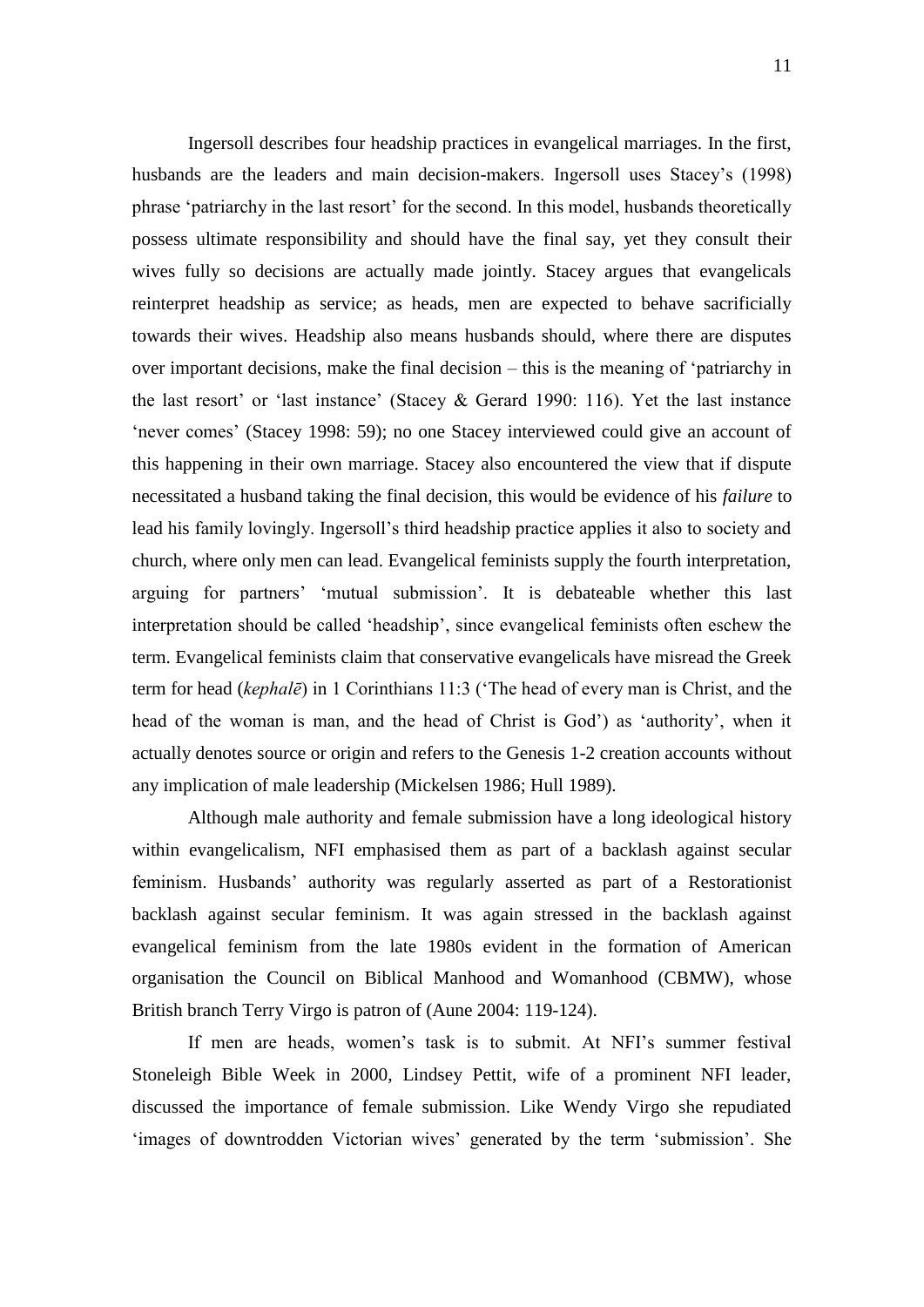described her struggle submitting to her husband but explained that realising submission was God's desire brought joy and freedom. Based in God's created differences between the genders, equal in worth but different in 'roles and functions', submission reflects God's ordered world. As Jesus submitted to God the Father, children should submit to parents, employees to employers and wives to husbands. After Pettit's talk, Wendy Virgo added that submission brings women power: 'We're not submitting to our husbands because we've been told to, or it's a thing they do in Christian circles. It's so that the Word of God is given honour and we find it to have power in our lives.'

The notion of submission bringing power, 'security', 'peace', 'harmony' and 'joy', important in conservative evangelical gender ideology, suggests common ground with feminism's support for women's agency. Submission sometimes helps women create better husbands, Brusco's (1995) work on Columbian evangelicals shows. Submission may represent attempts, albeit with limited resources, to assert some control. In her study of American evangelical women, Griffith (1997: 178-179) explains that submission is not simply about women 'participating in their own victimization.' Rather, it is 'a doctrine with a fluid history' and several interpretations which grant women varying degrees of power and from which women select in mix-and-match fashion. Although a gulf remains between authority/submission and feminist views of partnership, authority and submission can be moulded in a more egalitarian direction.

In NFI discourse a husband's role is not just to take authority; it is also to 'unselfishly love and honour' his wife (T. Virgo 1987: 59). This command to evangelical men is important. It is almost always present within evangelical marriage discourse and operates as a crucial brake upon overly harsh male authority. Stressing that Jesus is the model for 'servant leadership', evangelicals argue that men should 'love your wives, just as Christ loved the church and gave himself up for her' (Eph. 5:25; Hosier 1998). The call to 'servant leadership' moderates the meanings held by 'authority' and 'headship' – some evangelicals so stress men's obligation to sacrifice themselves and consult their wives that men's leadership of the marriage is negligible. Sacrificial leadership theology produces men resembling pro-feminist 'new men'.

This seems to be happening even in Terry and Wendy Virgo's marriage. Accounts of decision-making Wendy Virgo (1989: 129-130) provides from their marriage to show that submission works actually show not submission and authority but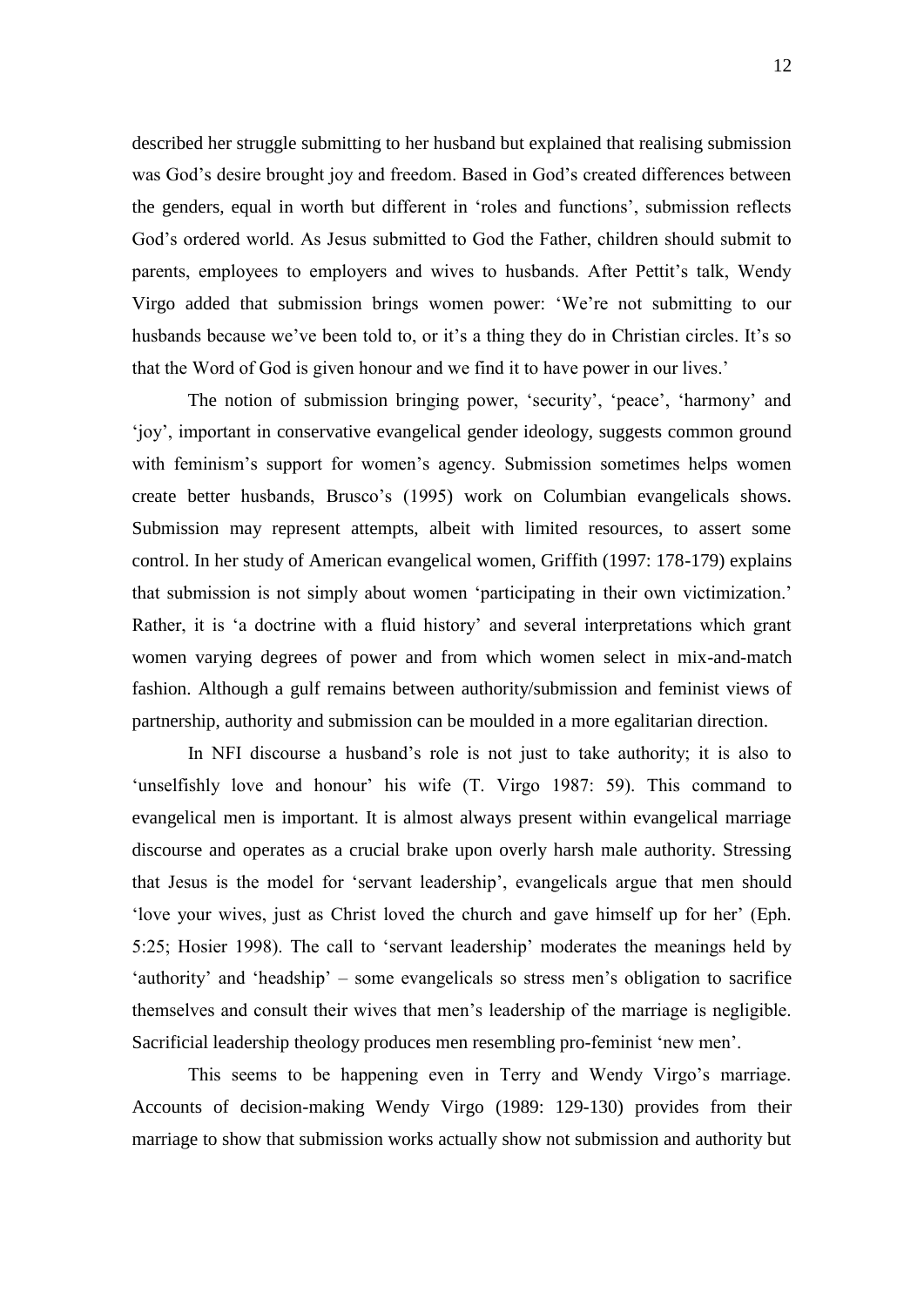partnership and mutuality. The Virgos preach authority and submission, but do not always practise it.

#### Marriage at Westside

Despite these complex interpretations, the authority/submission dualism shows no sign of being challenged in public NFI discourse. However, participant observation and interview research at the congregation I call Westside demonstrate greater discord. As Brasher (1998: 133) found when studying two American evangelical churches, 'While the patterns of congregational life and the texts in congregational bookstores set out clear, stringent ideals of gender and family life, the actual behaviors of real believers…present a much messier picture.'

Some discussion about marriage occurred during Westside gatherings, but less than NFI ideology would predict. Marriage was instead a taken-for-granted feature of church life. It was celebrated enthusiastically, and on different occasions I was shown (without requesting them) the wedding video and/or photographs of several Westside members. Marriage was regarded as something everyone desires and most will enter, and those who were not married (including myself) were targets for the married members' concern and matchmaking attempts. Marriage signifies adulthood and maturity and brings different requirements for women and men. When NFI women marry, they adopt their husbands' surname and the title 'Mrs'. And when a married couple are referred to the man is listed first. The leading couple, Sarah and Chris (Chris is the leader and Sarah is his wife), were never referred to as 'Sarah and Chris', but always 'Chris and Sarah'. While these practices often remain in contemporary Britain, they are just about uniform within NFI.

'Do you think men and women should have different roles in the family and marriage? (If so, what should the differences be?)' I asked during my interviews with twenty Westside members. Fourteen out of twenty responded affirmatively. Of the remaining six, one responded in the negative, and the other five replied that it depended on the couple. Of the fourteen who favoured marital gender division, twelve located this division primarily in marriage rather than in reproduction. Only two located it in motherhood or fatherhood. This is significant, for while Westside and NFI have much to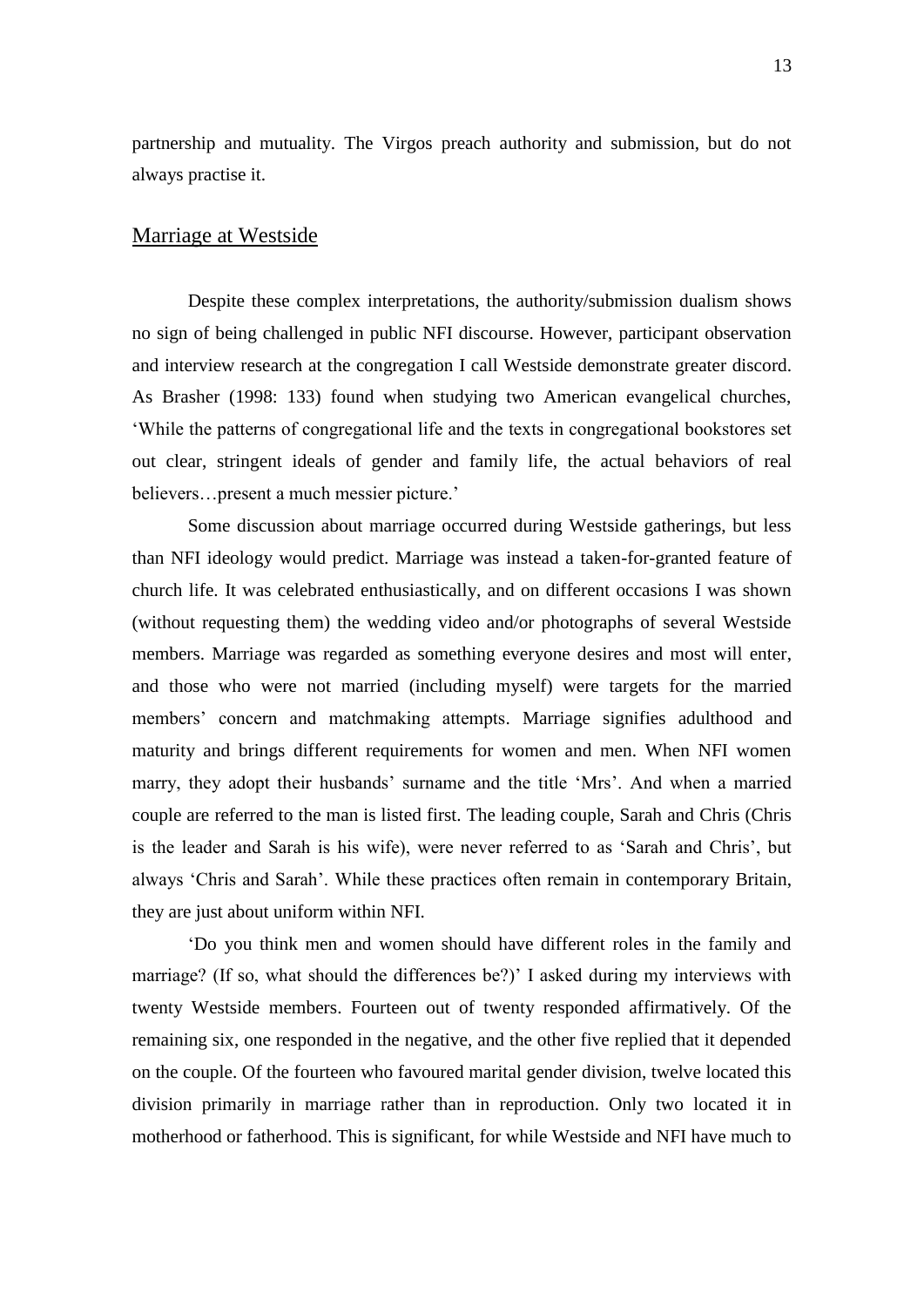say about ideological differences between motherhood and fatherhood, they class the husband-wife relationship as the paramount setting for gender to be displayed. Not only did twelve of the interviewees favour gender division centred on marital 'roles', but there was also a slightly greater emphasis on men's responsibilities.

Emma was the most conservative. Emma explained that while she would not insist on women staying at home to care for their children full-time, she was convinced differentiated marital roles were important:

In a marriage... I think that the man should have the ultimate say, and I think that the man should be the head of the household um, and that any decisions, big decisions with regard to the family, that they should be met by the man.

The husband's role is having the last word or 'ultimate say', being 'head of the household' and making 'big decisions' concerning the family. Chris had a similar view, emphasising his 'responsibility' to 'protect', 'look after' and 'provide for' his wife and children:

I, I feel that ultimately I'm the head of the, the household. But I don't say that in a, in a, in a way that I enjoy kind of lording it over my wife and family. I think, you know, I think it's ultimately it is a male thing to be kind of head of the family and er, and I think I think there is a degree, there is some scriptural basis for that, I think around things like, you know…it talks about submitting to one another out of reverence for Christ and then 'wives submit to your husbands.' But having said that, so I do think there's a, you know, the guy is ultimately the head of the family, but having said that I can't ever think of a situation in my marriage where I've had to say 'this is what I think and you've got to do it' kind of thing but there's been, there's always been enough of a kind of me listening to Sarah and um me valuing her, her opinion and that kind of thing so there's never been a, a, a time where I've almost had to, if you like, pull rank on her, um. Having said that I do, I carry with me the weight, I feel like I carry the weight of responsibility for my family.

His hesitance is considerable. He qualifies his beliefs by stressing his additional commitment to equality, mutual submission and listening to his wife. In his version headship (in other words decision-making that counters his wife's opinions) has never operated in his marriage.

In her interview Sarah described headship as leadership, but added that women should 'speak up' and give their opinions. She started hesitantly, perhaps mindful of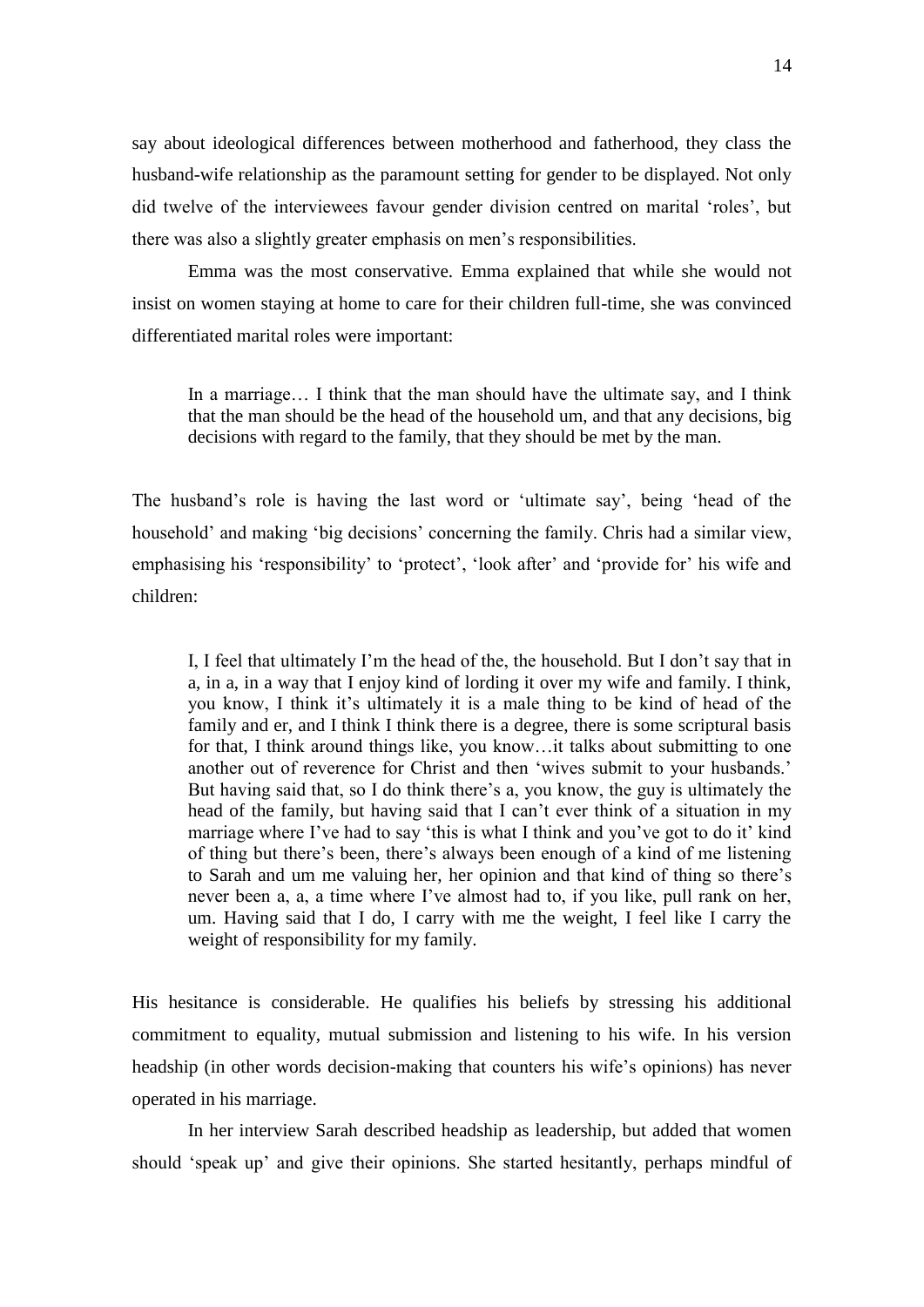critiques of male-led marriage.<sup>5</sup> She explained that male leadership reduces conflict because it minimises disagreement. However, submission is not passive acquiescence but participation in the decisions her husband has made in consultation with her, she said. Sarah does not consider marriage easy: its success depends upon 'mak[ing] mistakes together' and mutual commitment to communication, respect and taking responsibility.

Many who answered 'yes' to wanting different marital 'roles' then qualified or altered this. Often a kind of battle – certainly a tension – emerged between conservative and egalitarian gender ideals. Interviewees would assert the importance of genderdifferentiated marital roles, then deny them, minimise them, render them symbolic rather than practical or suggest practices that reversed the gender order they claimed to advocate. Stacey (1998: 118-119) illustrates this in her conversation with a church leader whose dual views led her to depict him as Bill  $# 1$  and  $# 2$ , 'fundamentalist Bill' and his egalitarian 'alter-ego'. Like Stacey's two Bills, Westside had two Marions:

Marion  $# 1$ : I think that the husband has a spiritual authority in terms of the way he leads his wife. So I do agree with the whole thing of women obeying their husbands

Marion  $# 2$ : But I think that you've always got to look at that in the context of God requiring the man to love his wife as Christ loves the church. So if the husband is doing that I think there's a safety for the woman in the way her husband is making decisions um and that in that everything should be discussed and as far as possible both parties should be able to agree…

Marion # 1: I think that a father has sort of like an overall responsibility for the family's um welfare and for being the provider

Marion # 2: and although he might not necessarily go out and be the breadwinner for the family…

Marion # 1: he will have responsibility to see that is performed and done adequately.

*Interviewer: Right…that's interesting. So the mother could be the breadwinner?* Marion # 2: Yeah, but, but as long as that is discussed

Marion # 1: and the actual, and the father has ultimate, sort of um, responsibility for that.

Marion endorses Emma's focus on the man 'making decisions,' adding that women should 'obey' their husbands. However, she says decisions should be 'discussed' to find a consensus that removes the need for the man to make the decision; at once she affirms and negates headship as an ideal. Furthermore, it is acceptable for the wife to be the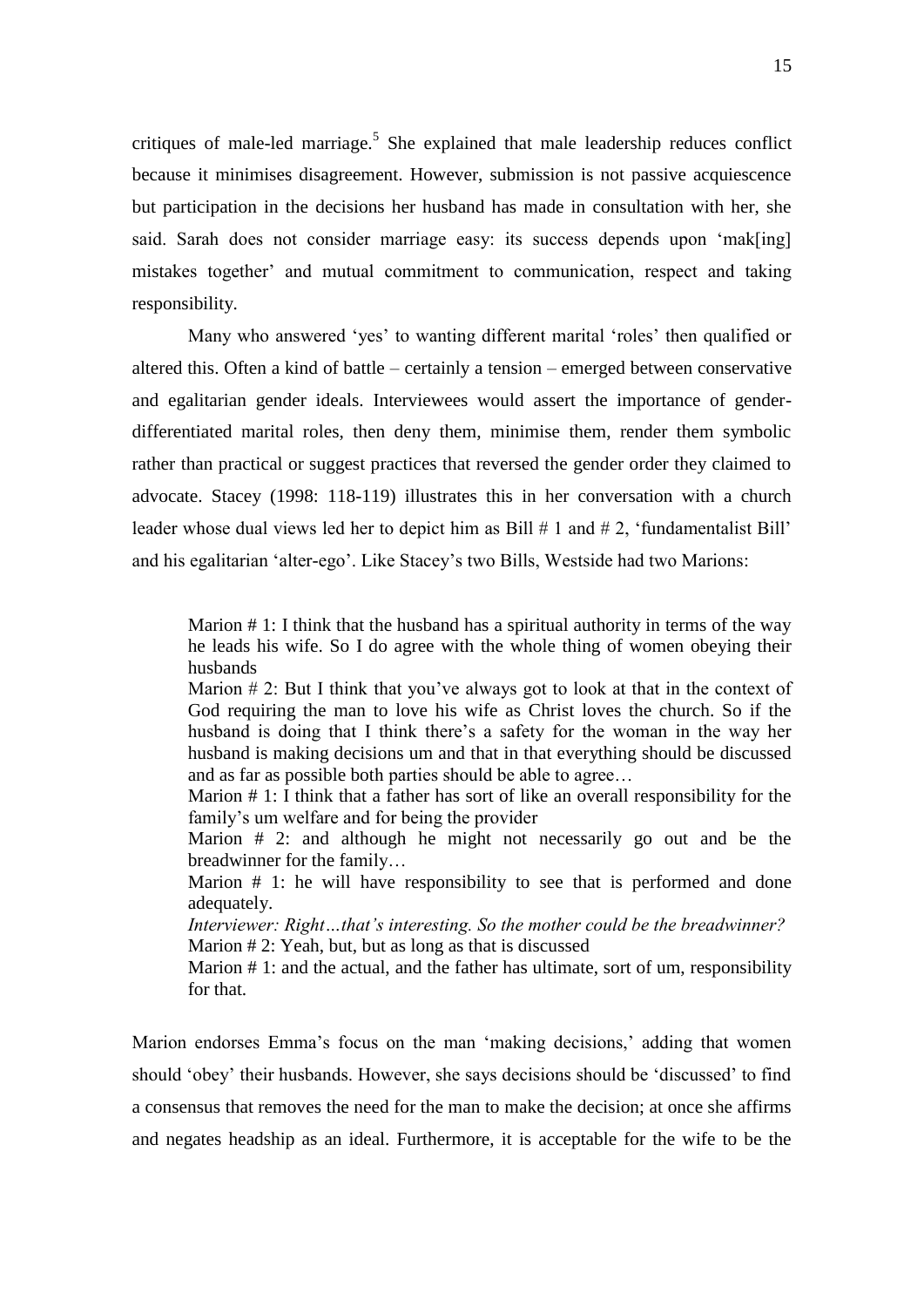main 'breadwinner' if her husband retains 'ultimate responsibility'. This represents a kind of symbolic headship: the man does not need to do anything to show that he is the head; he possesses 'responsibility' by virtue of his position as head. But Marion's remarks about 'responsibility' could be interpreted more actively, as if the husband is directing his wife to become the breadwinner as he sees will benefit the family. She adds to Emma's three understandings of the husband's role another: the husband should spiritually lead his wife.

Although she appeared unsure, Lara alluded to symbolic headship, considering it important that the man *appeared* to make the decisions, even if his wife made them. The 'I' may indicate that she's referring to her relationship with her boyfriend, who she married shortly after my fieldwork finished. If so, it is possible that this relationship convinced her that headship may not be practically applicable:

For a Christian I believe they should be different, um, just the whole you know man in authority you know makes the decisions, maybe not but um [laughs] but think like that they're making decisions even though I am, you know [laughs]. So um, I think yeah it's just a much more, especially like with families and things as well, that they should be seen to, although equal in most ways but you know still seen to have some kind of…

#### *Interviewer: Kind of difference?*

Yeah, it's not being totally sure what I'm talking about really, but... [laughs]

Gallagher (2003; Gallagher & Smith 1999) has similarly noted a dichotomy within evangelicalism between the 'symbolic traditionalism' of the vocally embraced concept of headship and the 'pragmatic egalitarianism' visible in believers' everyday lives.

Ruth, who was in a non-cohabiting relationship, was in a process of negotiation between what she saw in the biblical texts (male leadership) and what she personally thought (that relationships should be egalitarian):

I think I'm kind of grappling with the idea of the role of the man and the woman, um. I think the Bible teaches that there is a difference, like the man should be the head of the family um, but I think on the other hand, they've got equal roles to respect, submitting to one another um, so yeah, and I'm still to be honest grappling with what, those kind of relations go. As far as I know there should be a lot of equality but the men should, you know, take the lead um, or the responsibility, I think [laughs].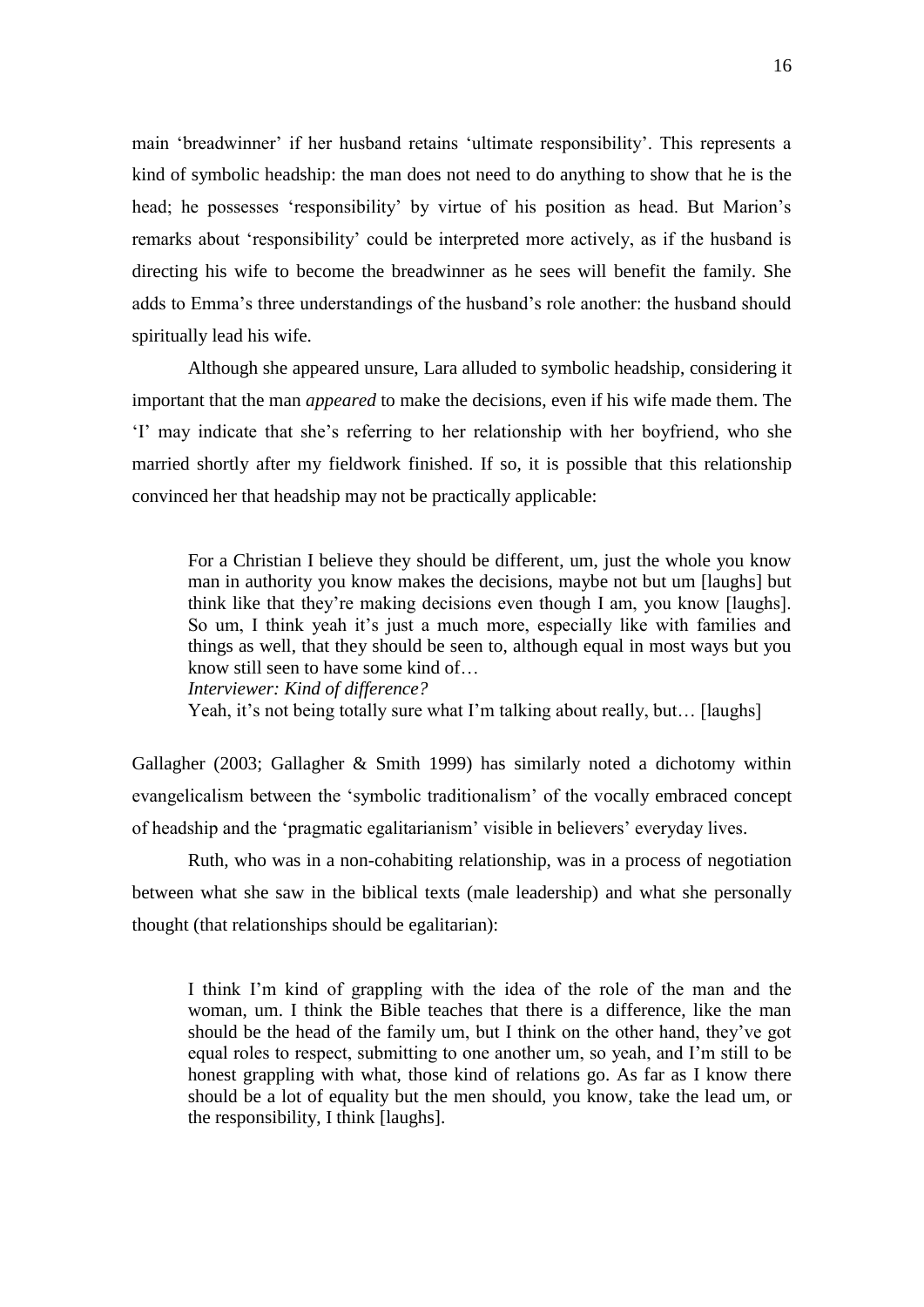Rachel answered my question about whether different marital roles were necessary in the affirmative. Partially negating her affirmation, she explained that she believed there was a 'sliding scale' of acceptable attitudes and practices ranging from 'traditional' interpretations of marriage where the wife managed the kitchen and the husband the DIY to 'modern' ideals of equality where 'everyday roles...are dependent on the personalities involved.' She did not mention authority or submission, so I prompted 'what about submission and headship?' She seemed reluctant to discuss these, responding simply that she considered it often appropriate for women to take more of a 'hands-on sort of micro parenthood' role sorting out the 'nitty-gritties' of childcare; conversely, 'I think the role of the man is more to give stability, to give to provide security, to provide um, sort of just… provide stability and an environment where the family is safe and secure'.

Her husband Simon identified headship as a man's greater responsibility for the marriage's success. He felt this towards Rachel. Yet he did not believe Rachel should fulfil a submissive or domestic role. He spoke of 'feeling our way round it', of couples practising marriage as they saw fit. Furthermore, like Marion's and Lara's notions of theoretical male leadership coupled with practical equality or female leadership, Simon admitted that though he carries 'responsibility' for the marriage, Rachel makes more financial and administrative decisions. In conclusion, he thinks they 'run a very equal ship,' contrasting his marriage with that of friends he sees as 'quite weird' because they operate a more 'traditional' division of task. Simon's response, like the others, demonstrates the postfeminist juxtaposition of separate spheres and feminist understandings of marriage.

Jane believed that wives should submit to their husbands' orders, but said headship equated to a husband's loving care for his wife, and that her own husband had only exercised headship once:

How it works out, you know, this authority of the husband, in my own marriage it just hasn't been an issue. Just like once in eight years Mark's said something like 'you shouldn't go to work today, I'm telling you not to go to work today because you're ill' and in fact what he was doing was something that was immensely loving and in my best interests and that's how I saw it and took it. But at the same time I swallowed hard and thought 'I can't because I promised that I would, um, obey' and so my marriage vows included this submission bit and I thought 'rubber hits the road, I've got to stay at home and pull out'.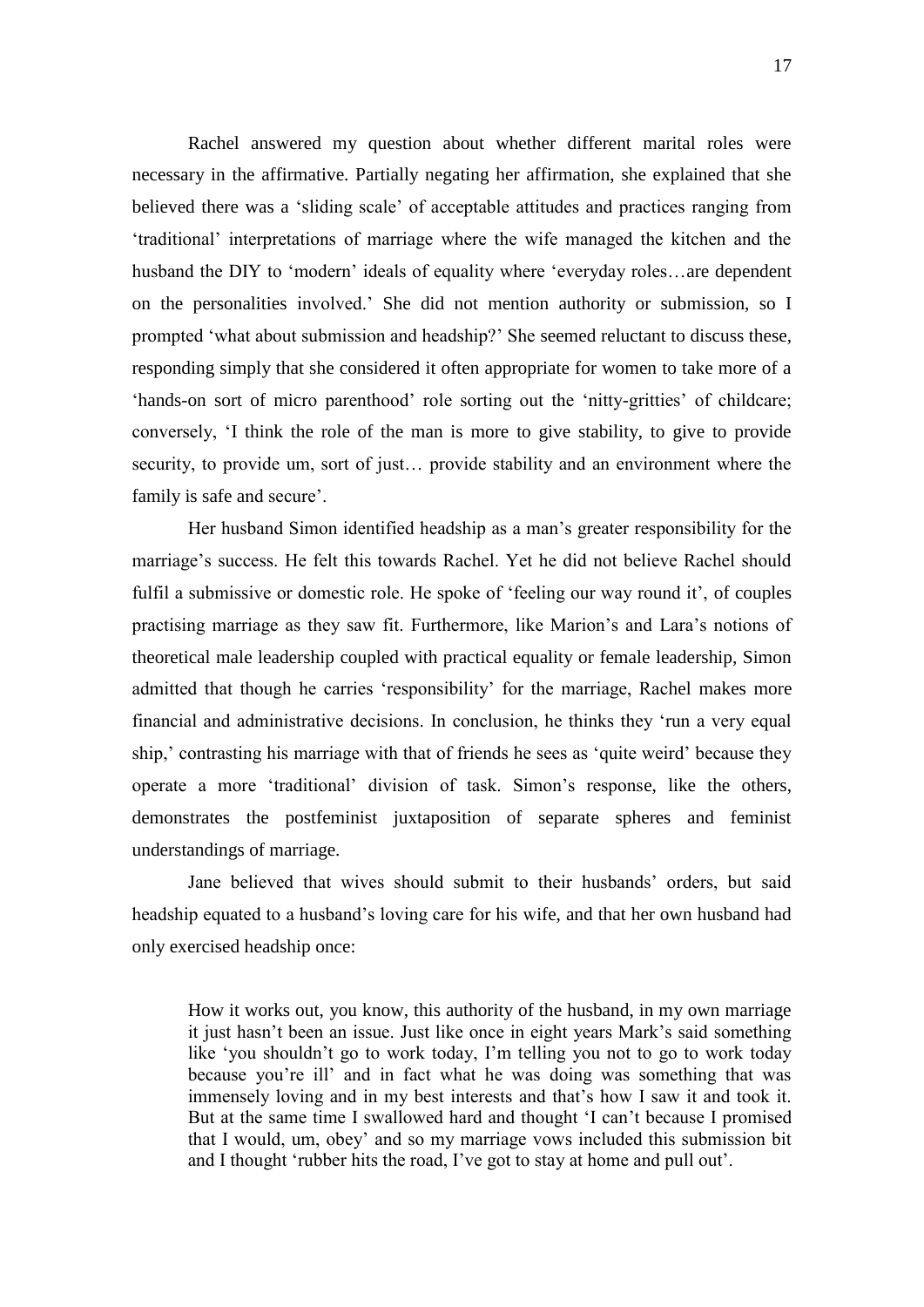#### *Interviewer: So that's the main thing?*

Yeah, that was. How it gets worked out practically, I mean I can see all these biblical arguments but practically what it boils down to, this whole sort of submission of the woman doesn't seem to be an issue for me. I'm not living my life permanently feeling 'oh, what's Mark got to say about this? I've got to do what he says'.

In forming these interpretations Westside often juxtapose what they understand from the Bible (husbands should lead, wives should submit) with attention to its and their own culture in a way that leads to greater egalitarianism. This was also so for Jane's husband Mark. Mark seemed to be minimising the gender subordination in the New International Version of the Bible's 'wives, submit to your husbands' (Eph. 5:24) by rephrasing it 'wives, respect your husbands' and stressing men being sacrificial by rephrasing 'husbands, love your wives' as 'husbands, lay your lives down for your wives':

#### *Interviewer: Do you think men and women should have different roles in the family?*

Yes, yeah well definitely biblically. So you've got particularly the Ephesians passage but it's elsewhere in the New Testament as well. So some of the differences are made clear. Others aren't as clear as we'd hope. So the obvious dichotomy is 'husbands, lay your lives down for your wives' and 'wives, respect your husbands' but I'm sure there's no implication there that husbands aren't supposed to respect their wives and wives aren't prepared to lay their lives down for their husbands. So I think biblically there's a different flavour to the love there. There is an asymmetry but it's  $-$  I'm going to hedge with these questions – it's hard to be clear exactly how much of that comes out of fundamental biblical truth and how much is inferred from what was going on then culturally and what's going on now culturally.

Furthermore, a third of Westside dispense with authority and submission, basing any task differences on individuals' 'personalities'. Sometimes their conceptions of 'personality' are based on gender stereotypes or women's childbearing activities so do not equate to egalitarian practices, but at other times stereotypes are absent:

I think family and marriage is something where you do have to commit to each other and there are certain things that perhaps a male is better at and things a female is better at and I think as a couple you need to work out what your strengths and weaknesses are and play on that. I mean I do feel that, er, a fatherly figure is definitely a, a big must when it comes to children, for security, and perhaps the mother figure is the one who's more sympathetic. I do not feel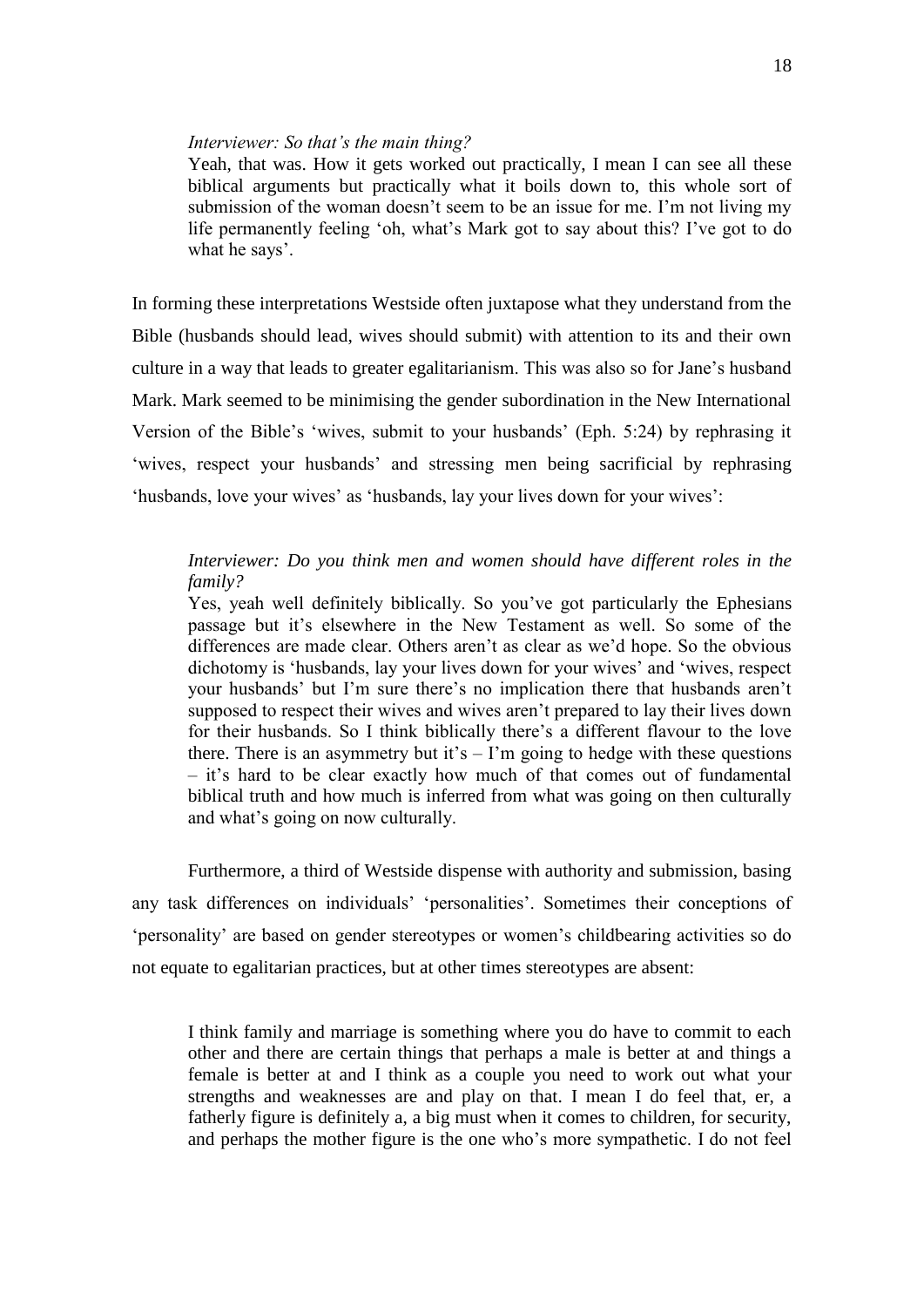that the man should go off and work and the woman should stay in the house. I think that each couple's different and it should be a two-way thing. (Imogen)

I think you can have different roles in a marriage, but I don't think it needs to be generally *a* different role, so I don't think you need to say 'all women should do  $X'$  in a marriage and 'all men should do  $X'$  in a marriage

*Interviewer: So you mean you could be married and you could do the laundry and your husband could do the cooking?*

Yeah, or, yeah, because it's stupid if you're both trying to do everything the same. But, but I think they work best, or the ones I've seen work best, when people assume or they find their natural what they like doing best in a marriage. So that could mean, um, that if, if the, um, wife wants to go and work after she's had her baby, then she does while her husband stays at home and I've seen that happen as well. But it could mean the opposite as well. (Dawn)

I think roles should be according to individual preference and appropriateness. (Jenny)

### Conclusion

While the majority of these evangelicals still support headship, the meanings of headship range far beyond existing typologies. For some, headship signifies husbands' prerogative in decision-making; others give this privilege only for important decisions, still others only if stalemate is reached. For some, headship requires men to lead the marriage; for others it involves a more amorphous sense of 'responsibility' that does not translate into 'role' differences. Some advocate what Gallagher (2003; Gallagher & Smith 1999) calls 'symbolic traditionalism' that operates alongside 'pragmatic egalitarianism'. A few take this further, allowing what looks like female control as long as men are proclaimed leaders. Others relate headship only to differential parenting activities. Still others advocate a sacrificial headship that negates (or nearly negates) authoritarian aspects; the most egalitarian refer instead to 'mutual submission'. Headship is a flexible concept that is moulded, in postfeminist fashion, to produce simultaneously conservative *and* feminist interpretations.

Along with the emphasis of the more conservative majority, the attitudes of Westside's more egalitarian third demonstrate an ideal of intimate companionship that accompanies negotiation of work and home responsibilities according to 'natural' inclination and personal choice. Although some Westside members are reluctant to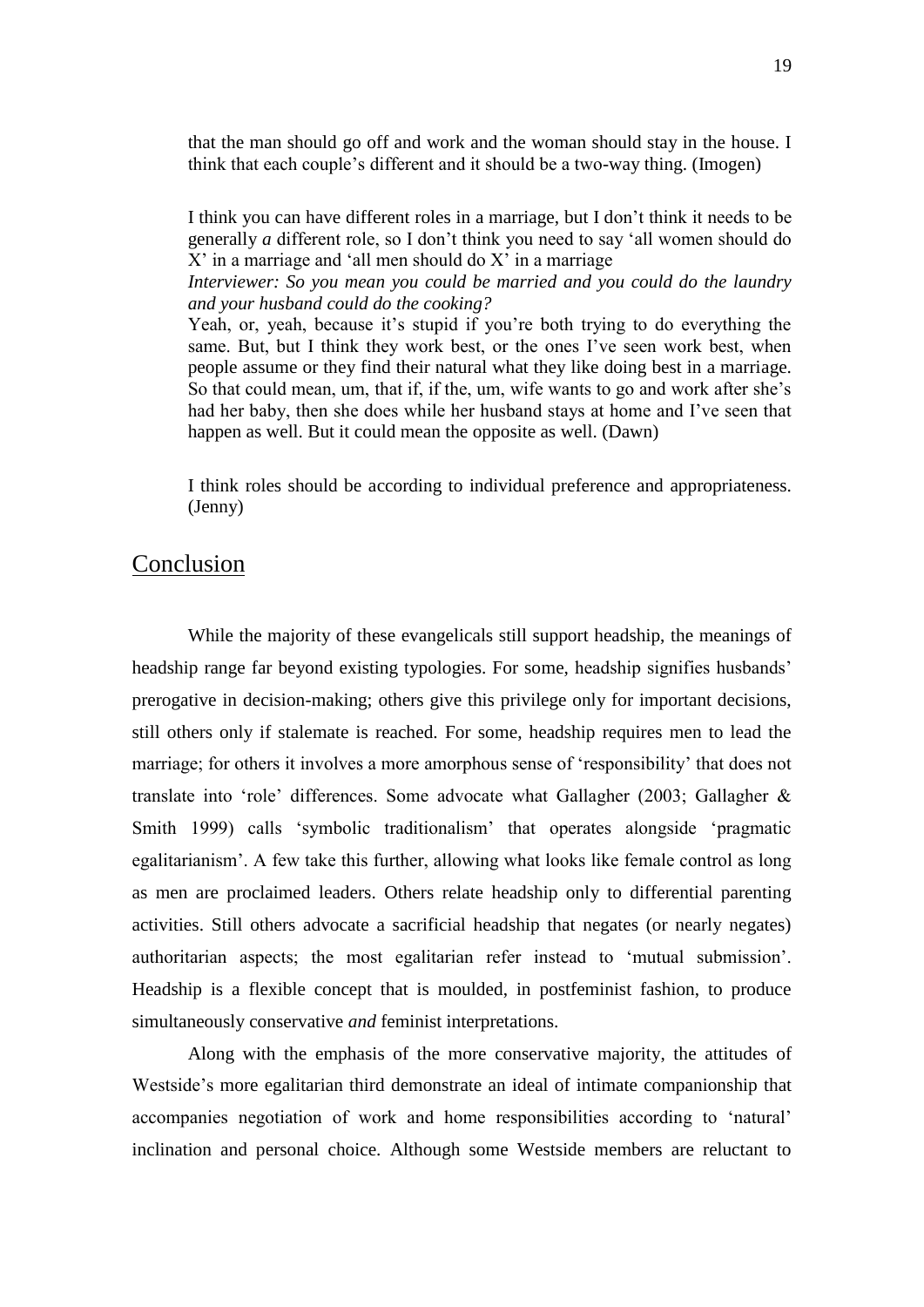'own up' to believing this, preferring to stress adherence to NFI's public male headship doctrine, support for equality is stronger, more heartfelt, than the ideology of headship they notionally support as biblical. What results in NFI can be labelled postfeminist partnership: in drawing, unconsciously, on historical and contemporary British understandings of gender and partnership NFI present an amalgam of feminism and gender conservatism only a little more conservative than that found in Britain today.

Evangelicals, therefore, are living their partnerships in a more postfeminist and individualized manner than might be expected, or than they are willing to admit. However, some traditional elements remain that separate them from their secular counterparts. First, they identify marriage as the proper setting for this partiallyindividualized partnership. NFI maintain that sex outside marriage is sinful and although this is proving to be an unattainable ideal that is frequently dispensed with in private (Sharma 2005), publicly acknowledged and legitimated non-married sexual relationships are rare amongst evangelicals. Second, their preference for endogamous marriage (marriage within NFI itself or at least to another evangelical) means that since both partners are often evangelical Christians, it is more likely that they will uphold more traditional concepts of partnership. Third, as the comments made by the more egalitarian Westside members indicate, marriage is still tied to parenthood. Fourth, while divorce does occur it appears to be strongly disapproved of, as illustrated in Gallagher's (2003: 69) survey of US Protestants in which only 13.3% of the 430 who identified as evangelical agreed with the statement 'empty/unfulfilling marriages should be ended in divorce'. Marriages are therefore not simply entered for their own sake but also in the expectation that children will ensue and the couple will remain together despite any incompatibility; they are not 'pure' relationships in Giddens' (1992) sense of the term.

While evangelicals are practising posfeminist partnership, their partnerships are less individualized than those of their less religious peers. Religion is a factor that discourages individualization, as Smart and Simpson (2004) argue in the case of transnational minority ethnic communities, but it is also an arena impacted by postfeminist individualizing processes.

#### Notes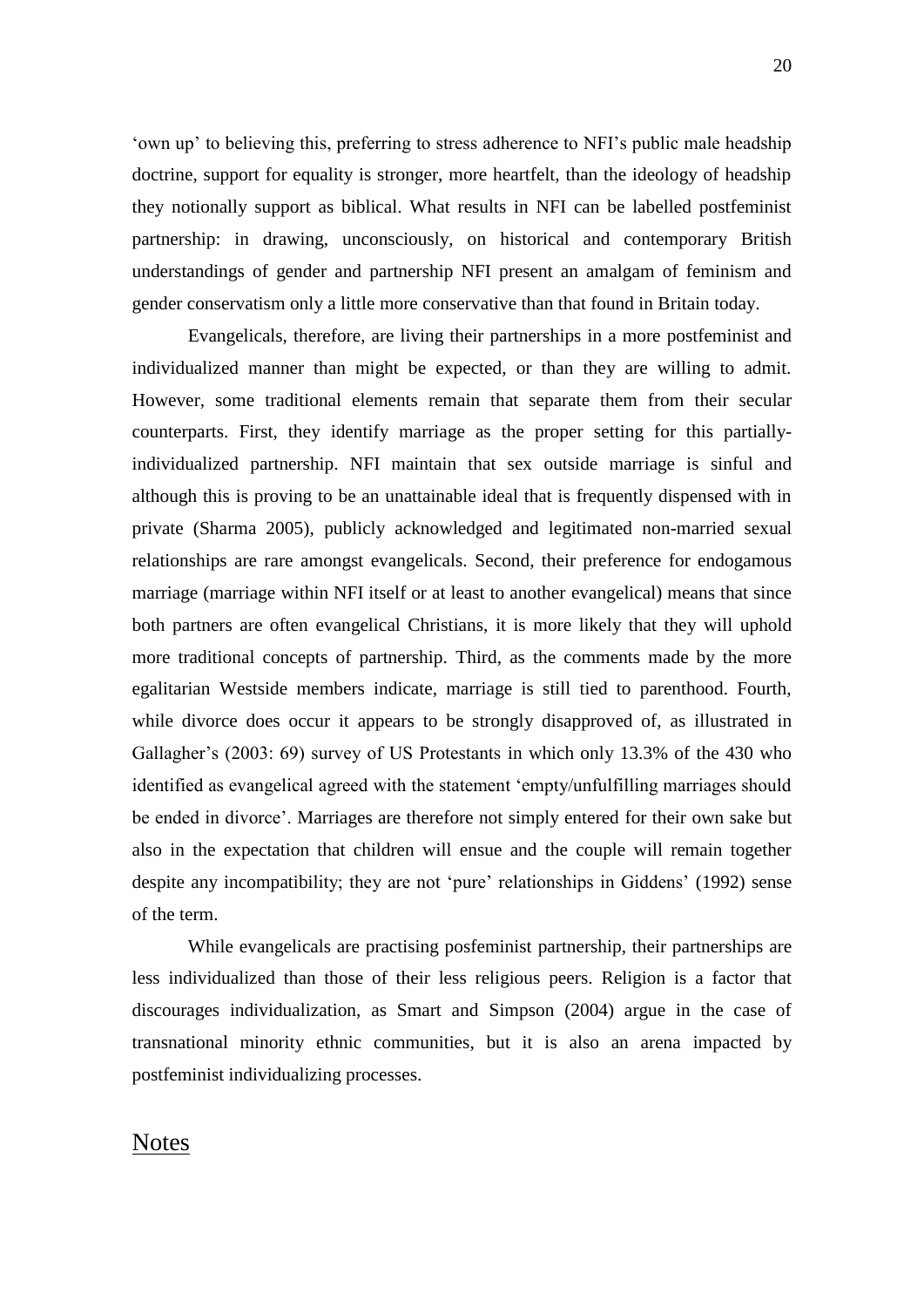1 Some scholars, particularly self-identified evangelicals, date evangelicalism from the the sixteenth-century Reformation (in particular the wing associated with Martin Luther) and seventeenth-century Puritanism and Pietism (e.g. Ward 1992). The consensus, however, is that evangelicalism developed from the Great Awakening, the Protestant revivalist movement of the late 1730s and early 1740s. The Great Awakening was associated in North America with Jonathan Edwards and George Whitefield and in Britain with Whitefield and John Wesley, whose activist and conversionist emphasis on spreading the gospel, motivated by belief in the authority of the Bible and the centrality of the cross, came to mark out evangelicalism (Bebbington 1989: 20-50).

2 Additionally, Baillie and Porter's work examines the distinctive context of Northern Ireland. Their findings should not be taken as representative of the UK.

3 In order to protect their anonymity I use pseudonyms when referring to the congregation and its members throughout this article.

4 From 25.5 to 30.5 for men, and 22.5 to 28 for women

5 Westside members were aware that I considered myself a feminist. This may have made them more uncomfortable about expressing non- or anti-feminist views.

- Amato, P. R., (2004), 'Tension between Institutional and Individual Views of Marriage', *Journal of Marriage and Family* 66(4): 959-965.
- Ammerman, N. Tatom, (1987), *Bible Believers: Fundamentalists in the Modern World,* New Brunswick, Rutgers University Press.
- Aune, K., (2004), *Postfeminist Evangelicals: The Construction of Gender in the New Frontiers International Churches,* Ph.D. thesis, University of London.
- Baillie, S. M., (2002), *Evangelical Women in Belfast: Imprisoned or Empowered?* Basingstoke, Palgrave Macmillan.
- Bartkowski, J. P., (2001), *Remaking the Godly Marriage: Gender Negotiation in Evangelical Families,* New Brunswick, Rutgers University Press.
- Bates, S., (2004), *A Church at War: Anglicans and Homosexuality*, London, I. B. Tauris.
- Bebbington, D. W. (1989) *Evangelicalism in Modern Britain: A History from the 1730s to the 1980s,* London: Unwin Hyman
- Beck, U., Giddens, A. and Lash, S., (1994), *Reflexive Modernization: Politics, Tradition and Aesthetics in the Modern Social Order,* Cambridge, Polity.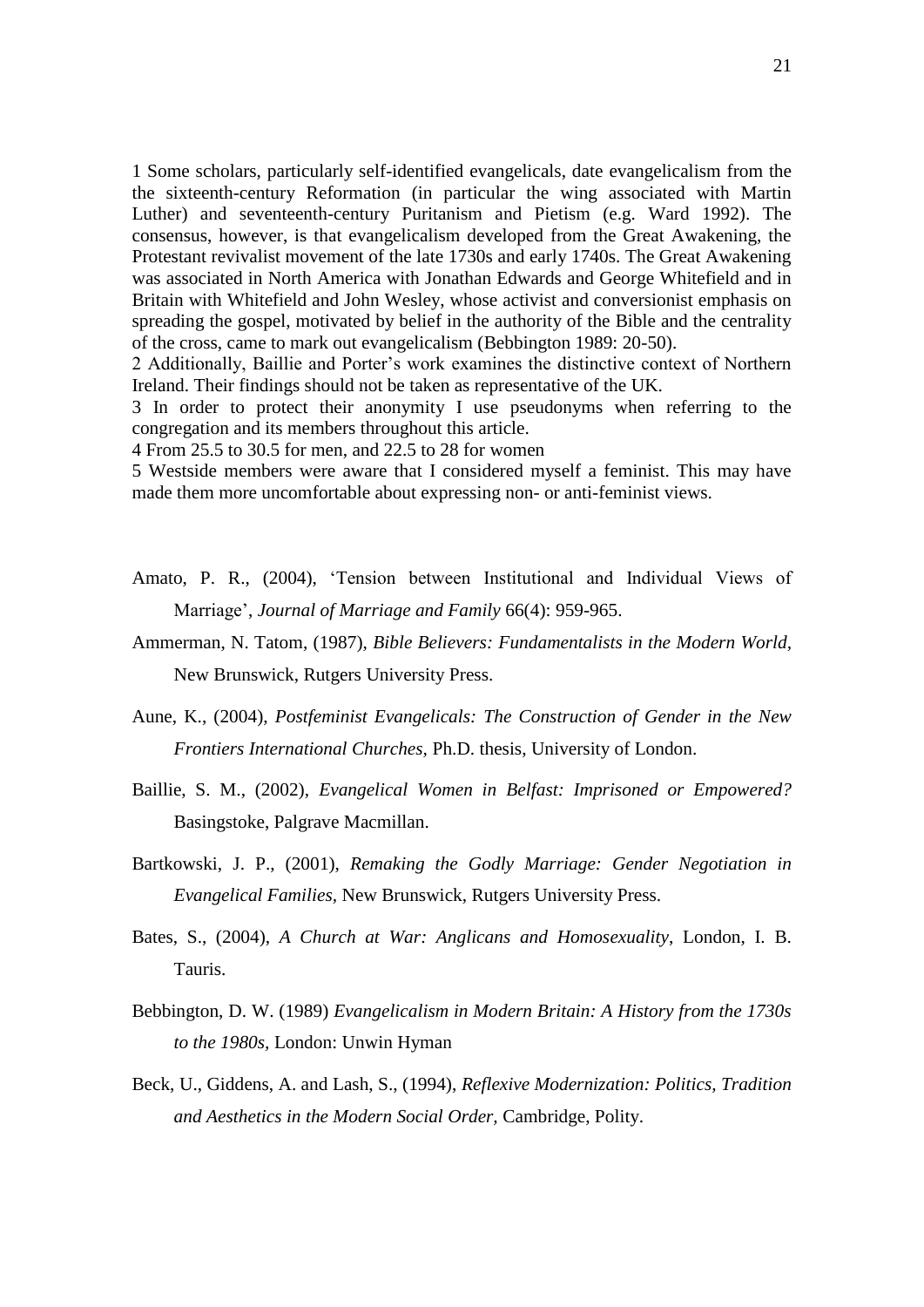- Beck-Gernsheim, E., (2002), *Reinventing the Family: In Search of New Lifestyles,* trans. Patrick Camiller, Cambridge, Polity.
- Bendroth, M. Lamberts, (1993), *Fundamentalism and Gender, 1875 to the Present,* New Haven and London, Yale University Press.
- Brasher, B., (1998), *Godly Women: Fundamentalism and Female Power,* New Brunswick, Rutgers University Press.
- Brierley, P., (2000), *The Tide is Running Out: What the English Church Attendance Survey Reveals,* London: Christian Research.
- Brusco, E. E., (1995), *The Reformation of Machismo: Evangelical Conversion and Gender in Columbia,* Austin, University of Texas Press.
- Cherlin, A. J., (2004), 'The Deinstitutionalization of American Marriage' *Journal of Marriage and Family* 66(4): 848-861.
- Coontz, S., (1997), *The Way We Really Are: Coming to Terms with America's Changing Families,* New York: BasicBooks.

\_\_\_\_\_ (2004), 'The World Historical Transformation of Marriage', *Journal of Marriage and Family* 66(4): 974-979.

- Cotton, I., (1995), *The Hallelujah Revolution: The Rise of the New Christians,* London, Little, Brown.
- Daly, K. and Dienhart, A., (1998), 'Navigating the Family Domain: Qualitative Field Dilemmas' in S. Grills (ed.) *Doing Ethnographic Research: Fieldwork Settings,* Thousand Oaks, Sage.
- Davidoff, L. and Hall, C., (1987), *Family Fortunes: Men and Women of the English Middle Class, 1780-1850,* London, Hutchinson Education.
- DeBerg, B. A., (1990), *Ungodly Women: Gender and the First Wave of American Fundamentalism,* Minneapolis, Fortress.
- Franks, M., (2001), *Women and Revivalism in the West: Choosing 'Fundamentalism' in a Liberal Democracy,* Basingstoke, Palgrave Macmillan.
- Gallagher, S. K., (2003), *Evangelical Identity and Gendered Family Life,* New Brunswick and London, Rutgers University Press.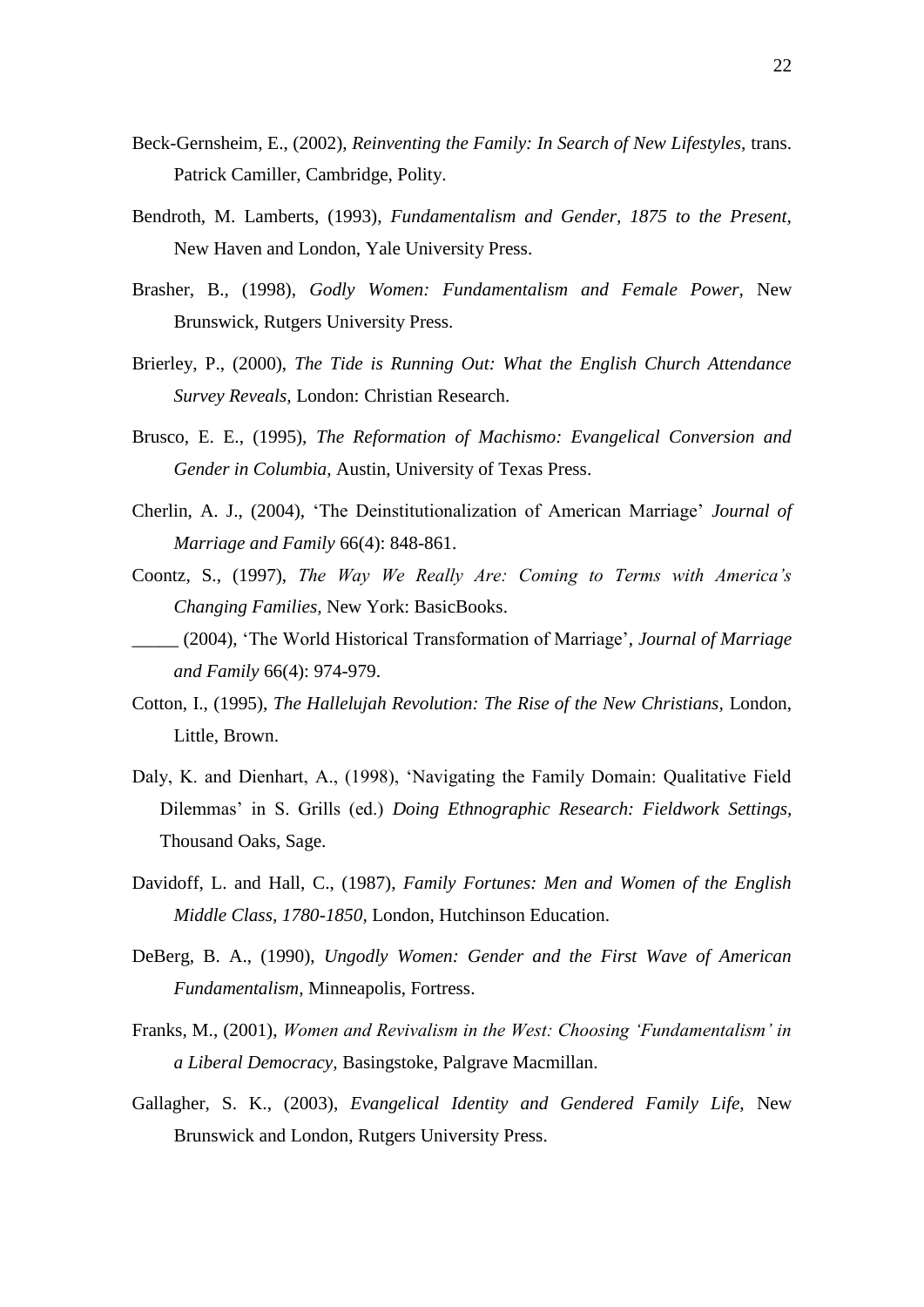- Gallagher, S. and Smith, C., (1999), 'Symbolic Traditionalism and Pragmatic Egalitarianism: Contemporary Evangelicals, Families, and Gender', *Gender and Society* 13(2): 211-233.
- Giddens, A., (1992), *The Transformation of Intimacy: Sexuality, Love and Eroticism in Modern Societies,* Cambridge, Polity.
- Griffith, R. M., (1997), *God's Daughters: Evangelical Women and the Power of Submission,* Berkeley, University of California Press.
- Hosier, J., (1998), 'Headship and Submission', *NFI Magazine* 1: 31-35.
- Hull, G. G., (1989), *Equal to Serve: Women and Men in the Church and Home,* London, Scripture Union.
- Ingersoll, J. J., (2001), 'Male Headship', in B. E. Brasher (ed.) *Encyclopedia of Fundamentalism,* New York, Routledge.
- Jamieson, L., (1998), *Intimacy: Personal Relationships in Modern Societies,*  Cambridge, Polity.
- \_\_\_\_\_ (1999), 'Intimacy Transformed? A Critical look at the "Pure Relationship"', *Sociology* 33: 477-494.
- Kiernan, K., (2004), 'Redrawing the boundaries of marriage' *Journal of Marriage and Family* 66(4): 980-987.
- Lotz, A. D., (2001), 'Postfeminist Television Criticism: Rehabilitating Critical Terms and Identifying Postfeminist Attitudes', *Feminist Media Studies* 1(1): 105-121.
- McRobbie, A., (2002), 'Postfeminism', lecture given at Goldsmith's College, University of London, 13 November.
- \_\_\_\_\_ (2003), 'Review Essay: Mothers and Fathers, who needs them?', *Feminist Review* 75: 129-136.
- McRobbie, A. (2004), 'Post-feminism and Popular Culture', *Feminist Media Studies* 4(3): 255-264.
- Mickelsen, A., (ed.) (1986), *Women, Authority and the Bible*, Downers Grove, InterVarsity Press.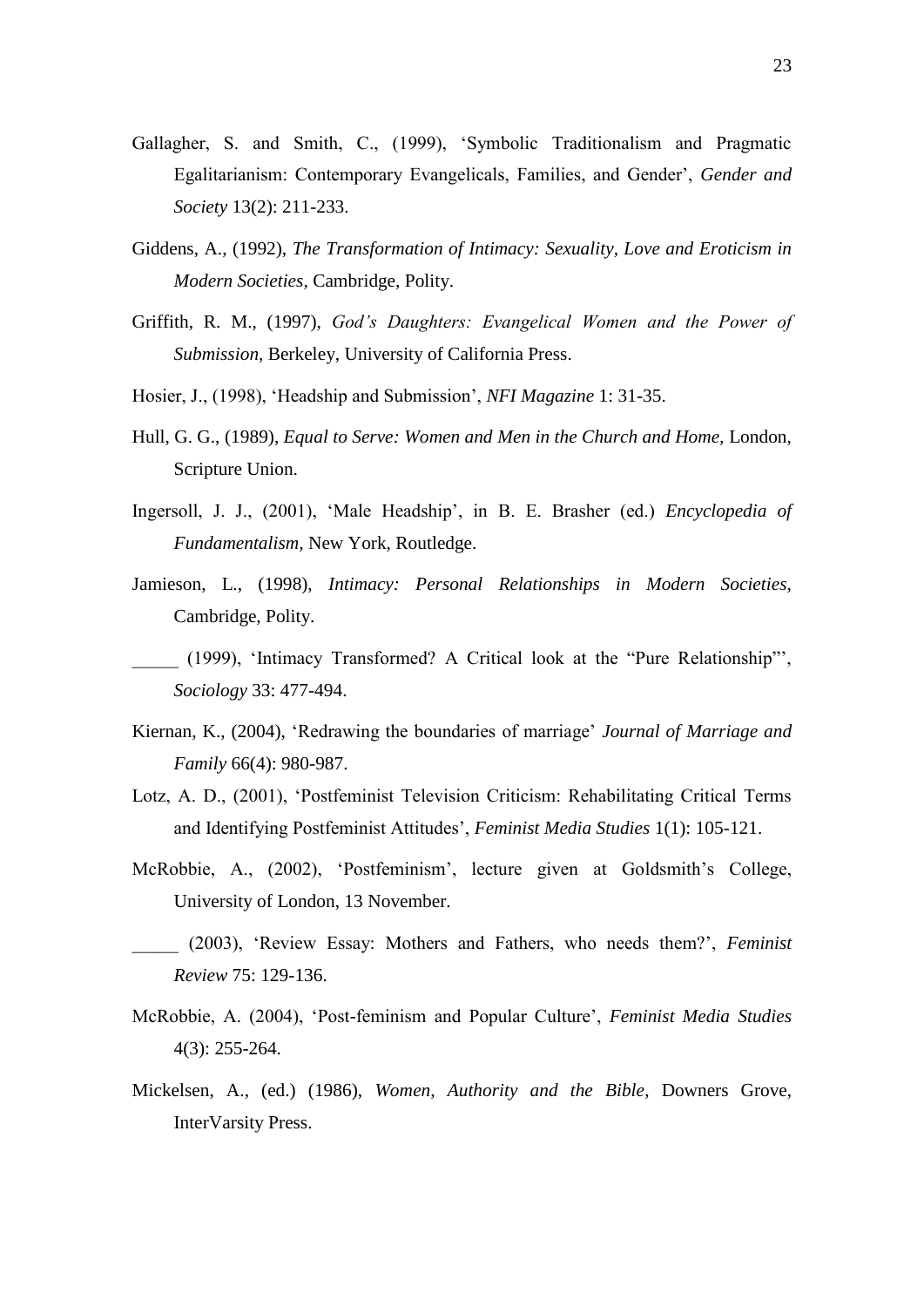- Moseley, R. and Read, J., (2002), '"Having it *Ally*": Popular Television and (Post- )Feminism', *Feminist Media Studies* 2(2): 231-249.
- Office for National Statistics (ONS), (2003), *Social Trends No. 33: 2003 Edition,* London, The Stationery Office.
- Perkin, J., (1989), *Women and Marriage in Nineteenth-Century England,* London, Routledge.
- Pettit, L., (2000), 'Submission or Suffocation?', audiotape of a talk given at Stoneleigh Bible Week, Hove, New Frontiers International.
- Porter, F., (2002), *Changing Women, Changing Worlds: Evangelical Women in Church, Community and Politics,* Belfast, Blackstaff Press.
- Projansky, S., (2001), *Watching Rape: Film and Television in Postfeminist Culture,* New York and London, New York University Press.
- Rosenfelt, D. and Stacey, J., (1987), 'Second Thoughts on the Second Wave', *Feminist Studies* 13(2): 341-61.
- Sharma, S., (2005), 'Dis/Connected Desire in Protestant Christian Women', paper presented at the conference *Women and the Divine*, University of Liverpool, 17<sup>th</sup>- $19^{th}$  July.
- Smart, C. and Shipman, B., (2004), 'Visions in monochrome: families, marriage and the individualization thesis', *British Journal of Sociology* 55(4): 491-509.
- Sonnet, E., (1999), '"Erotic Fiction by Women for Women": The Pleasures of Post-Feminist Heterosexuality', *Sexualities* 2(2): 167-187.
- Stacey, J., (1987), 'Sexism by a Subtler Name? Postindustrial Conditions and Postfeminist Consciousness in the Silicon Valley', *Socialist Review* 17(6): 7-28.
- \_\_\_\_\_ (1998), *Brave New Families: Stories of Domestic Upheaval in Late-Twentieth-Century America,* 2nd edition, Berkeley and London, University of California Press.
- Stacey, J. and Gerard, S. E., (1990), '"We are not doormats": The Influence of Feminism on Contemporary Evangelicals in the United States' in F. Ginsburg and